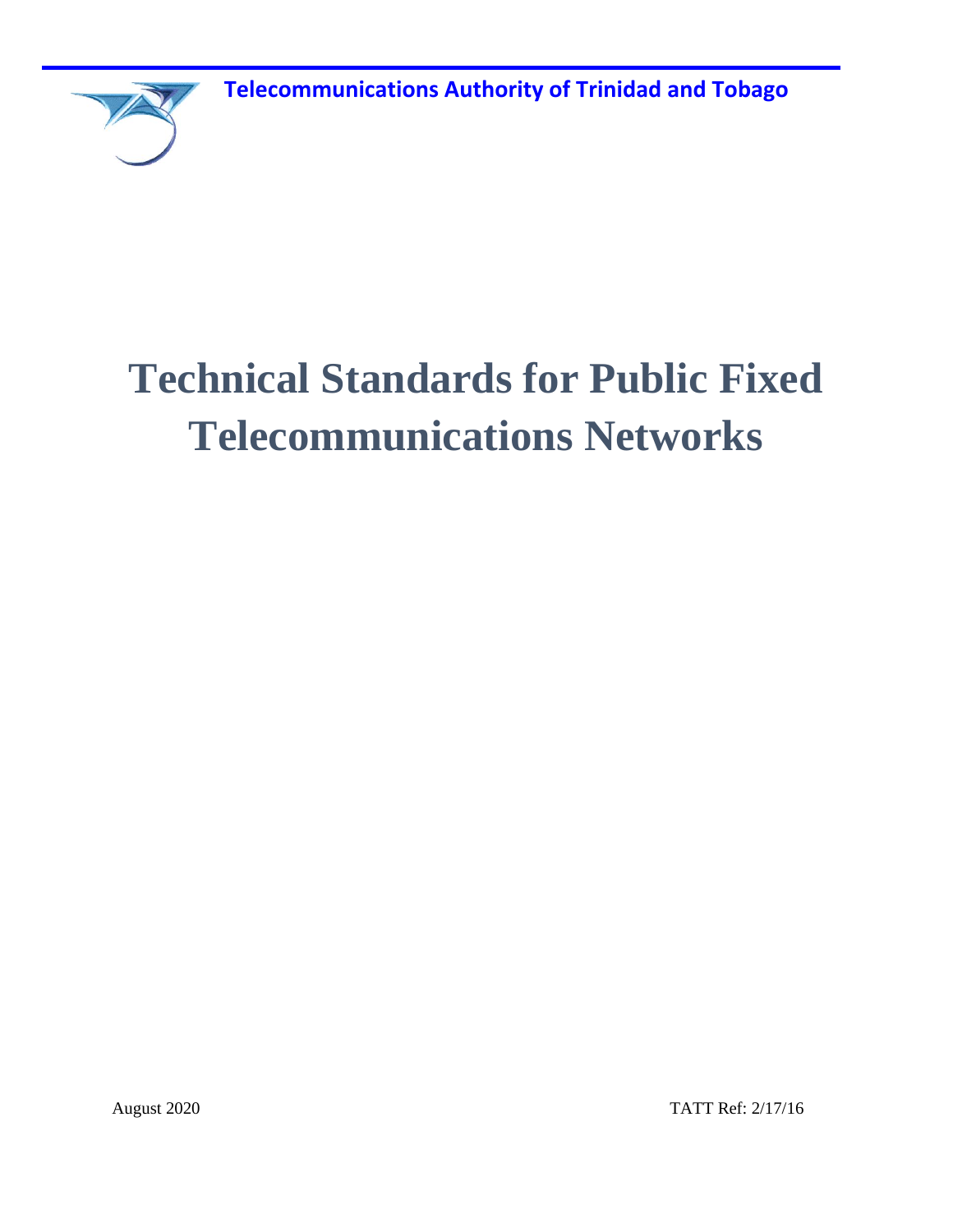<span id="page-1-0"></span>

| <b>Maintenance History</b> |                                                                          |                |  |  |
|----------------------------|--------------------------------------------------------------------------|----------------|--|--|
| <b>Date</b>                | <b>Change Details</b>                                                    | <b>Version</b> |  |  |
| February 06,<br>2019       | Consultative document for first round of<br>public consultation          | 0.1            |  |  |
| September 04,<br>2019      | Revised consultative document for second<br>round of public consultation | 0.2            |  |  |
| August 03, 2020            | Final approved version                                                   | 1.0            |  |  |

© Telecommunications Authority of Trinidad and Tobago 2020

All rights reserved. No part of this publication may be reproduced or transmitted in any form or by any means or stored in any retrieval system of any nature without the prior written permission of the Telecommunications Authority of Trinidad and Tobago, except for permitted fair dealing under the Copyright Act Chapter 82:80 or in accordance with any permission granted by the Authority in respect of photocopying and/or reprographic reproduction. Full acknowledgement of author and source must be given when citing this publication.

This document may be cited as Telecommunications Authority of Trinidad and Tobago (TATT 2020). *Technical Standards for Public Fixed Telecommunications Networks* (August 2020). Barataria, Trinidad and Tobago*.*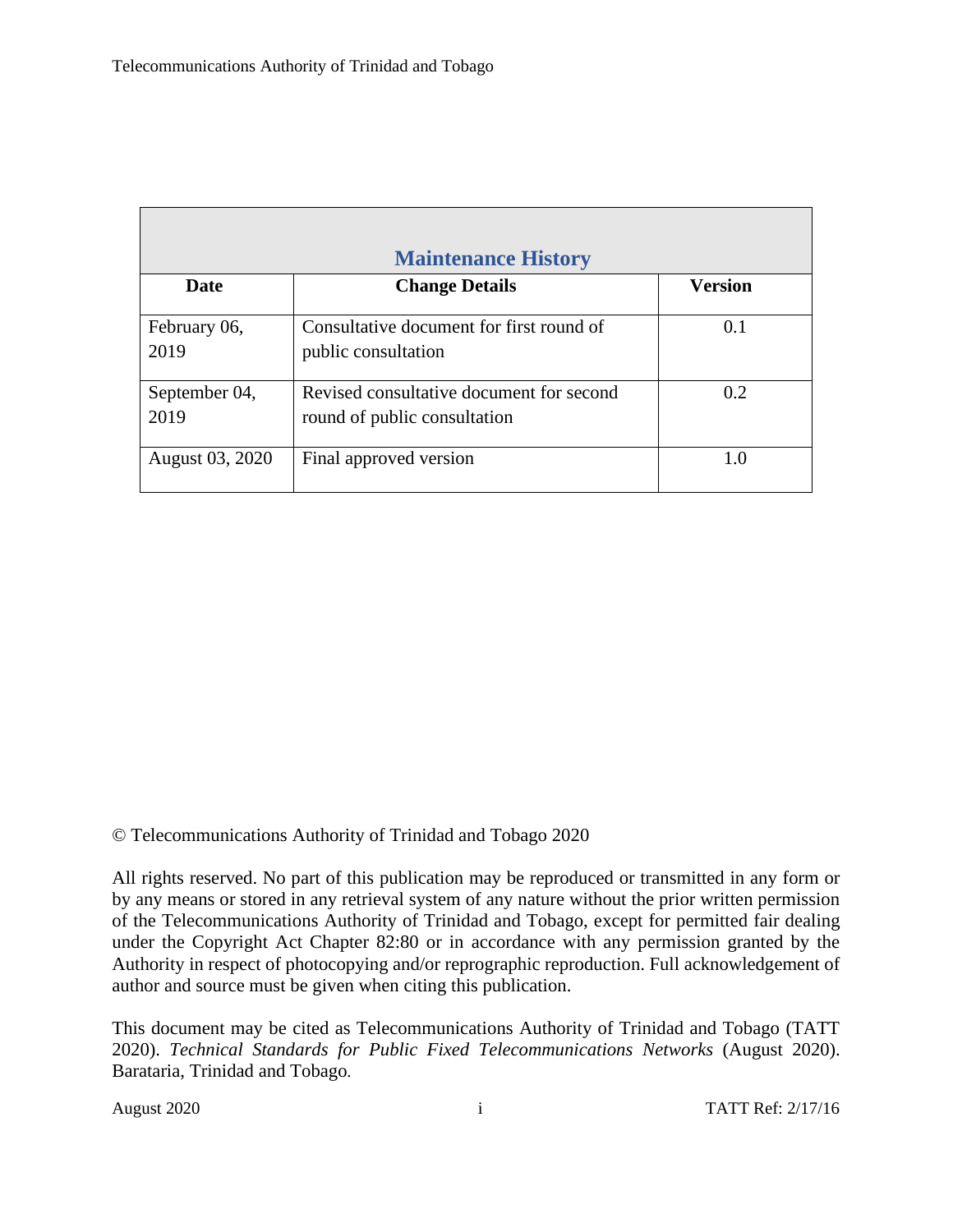# <span id="page-2-0"></span>**Table of Contents**

| 2                                                                          |  |
|----------------------------------------------------------------------------|--|
| 2.1                                                                        |  |
| 2.2                                                                        |  |
| 2.3                                                                        |  |
| 2.4                                                                        |  |
| 2.5                                                                        |  |
| 2.6                                                                        |  |
| 2.7                                                                        |  |
| 2.8                                                                        |  |
| 2.9                                                                        |  |
| 2.10                                                                       |  |
| 2.11                                                                       |  |
| 3                                                                          |  |
| 3.1                                                                        |  |
| 3.2                                                                        |  |
| $\overline{4}$                                                             |  |
| Technical Standards to Mitigate the Effects of Natural Disasters 13<br>4.1 |  |
| 4.1.1 Technical Standards for Aerial Telecommunications Cables13           |  |
| 4.1.2 Technical Standards for Telecommunications Poles16                   |  |
| 4.1.3 Technical Standards for Telecommunications Manholes19                |  |
| 4.1.4 Technical Standards for Underground Ducts and Cables19               |  |
| 4.1.5 Technical Standards for Passive Cross-Connect Cabinets and Pedestals |  |
| 22                                                                         |  |

August 2020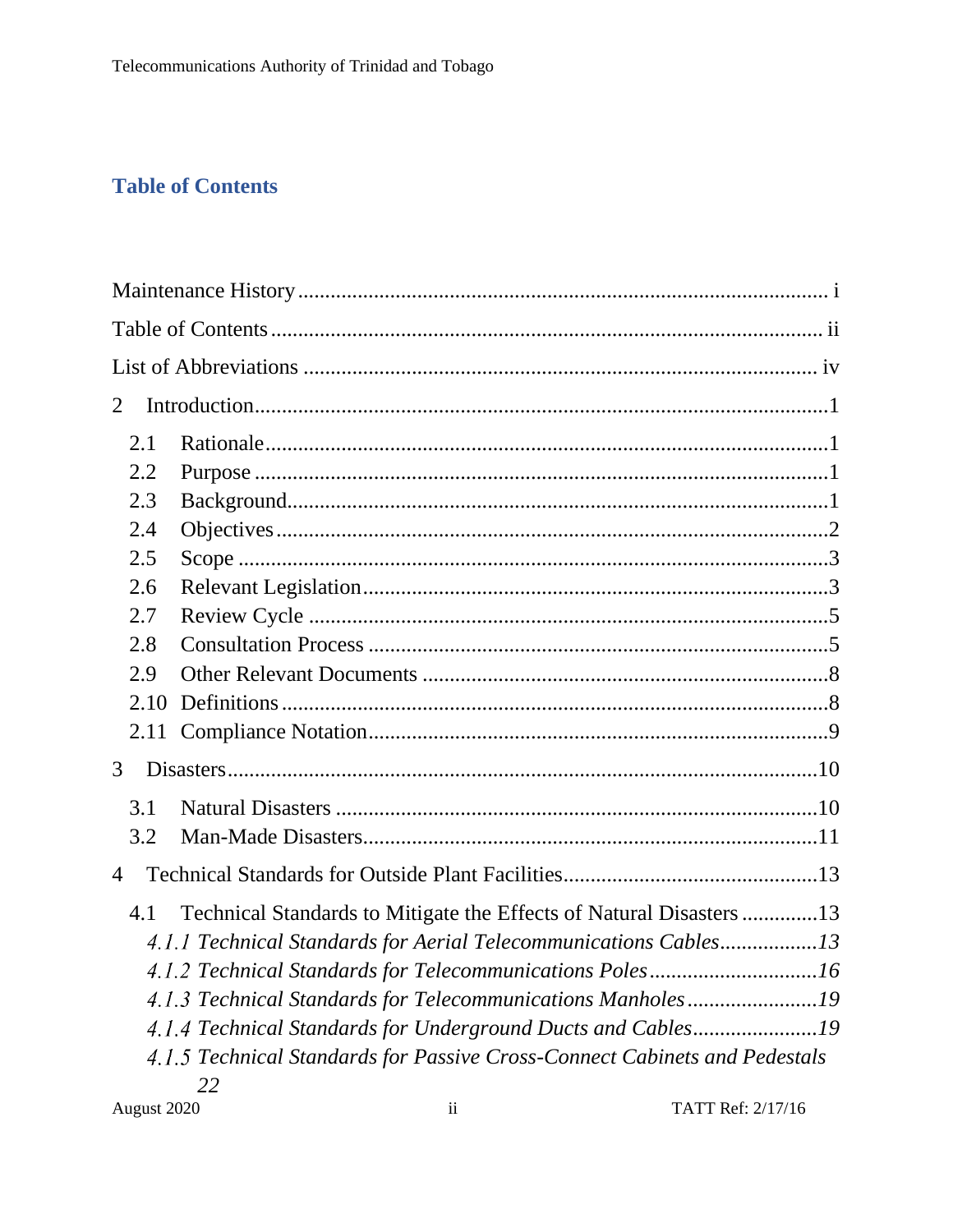| Technical Standards to Mitigate the Effects of Man-Made Disasters 23<br>4.2      |
|----------------------------------------------------------------------------------|
| 4.2.1 Technical Standards for Underground Ducts and Cables23                     |
| 4.2.2 Technical Standards for Aerial Telecommunications Cables23                 |
| Technical Standards to Enhance the Resilience of the Access Network (Active<br>5 |
|                                                                                  |
| 6                                                                                |
| 6.1                                                                              |
| Technical Standards to Withstand the Effects of Natural and Man-Made<br>6.2      |
|                                                                                  |
| 7                                                                                |
| 7.1                                                                              |
| Technical Standards to Withstand the Effects of Natural and Man-Made<br>7.2      |
|                                                                                  |
|                                                                                  |
| Appendix I: Decisions on Recommendations (DoRs) Matrix for First Consultation    |
|                                                                                  |
| Appendix II: Decisions on Recommendations (DoRs) Matrix for Second               |
|                                                                                  |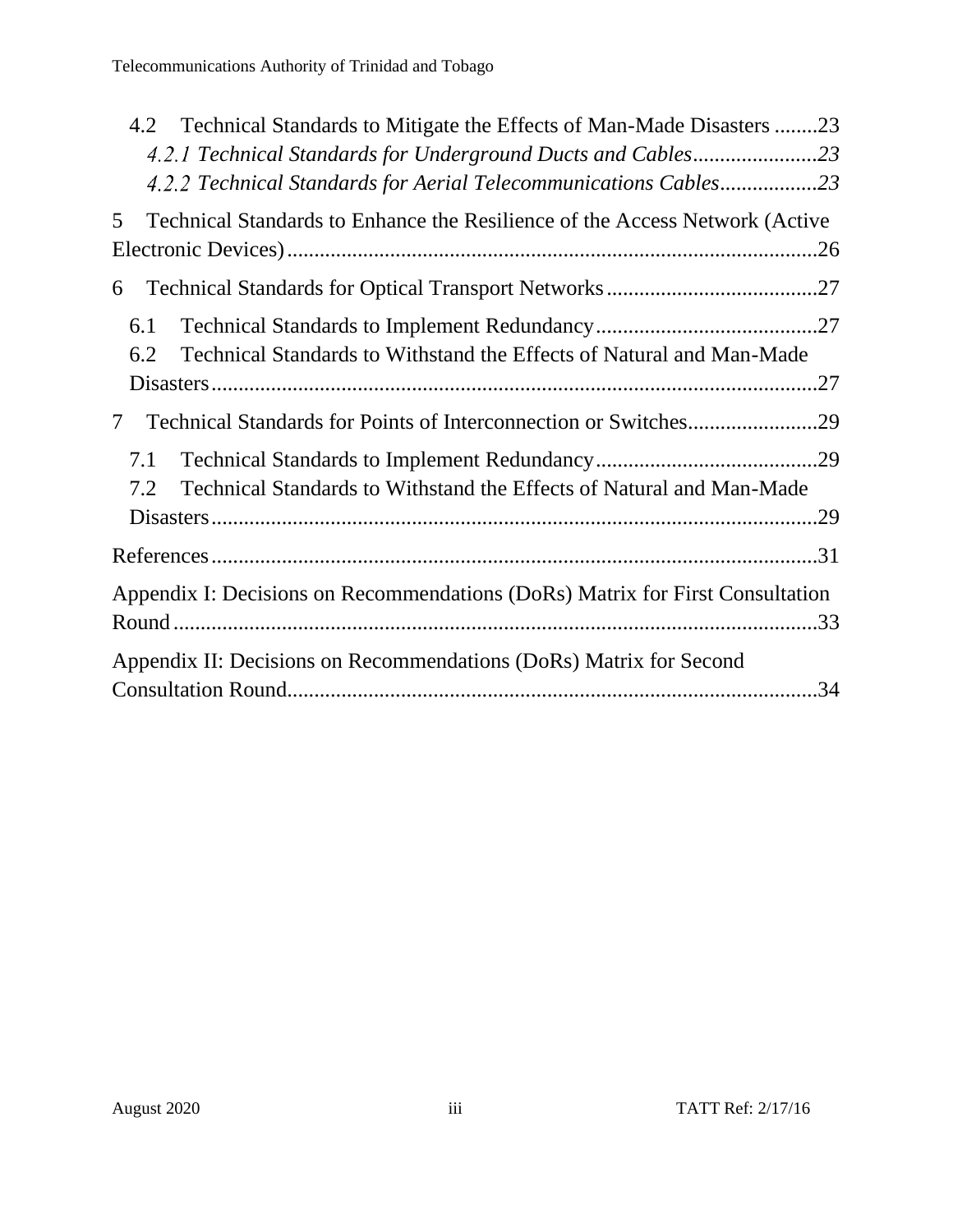# <span id="page-4-0"></span>**List of Abbreviations**

| <b>ASTM</b> | American Society for Testing and Materials       |
|-------------|--------------------------------------------------|
| <b>APS</b>  | automatic protection switching                   |
| <b>IEC</b>  | <b>International Electrotechnical Commission</b> |
| <b>HFC</b>  | hybrid fibre-coaxial                             |
| <b>MSAN</b> | multi-service access node                        |
| <b>OGW</b>  | overhead ground wire                             |
| <b>OTN</b>  | optical transport network                        |
| POI         | point of interconnection                         |
| <b>QoS</b>  | quality of service                               |
| <b>SPD</b>  | surge protective device                          |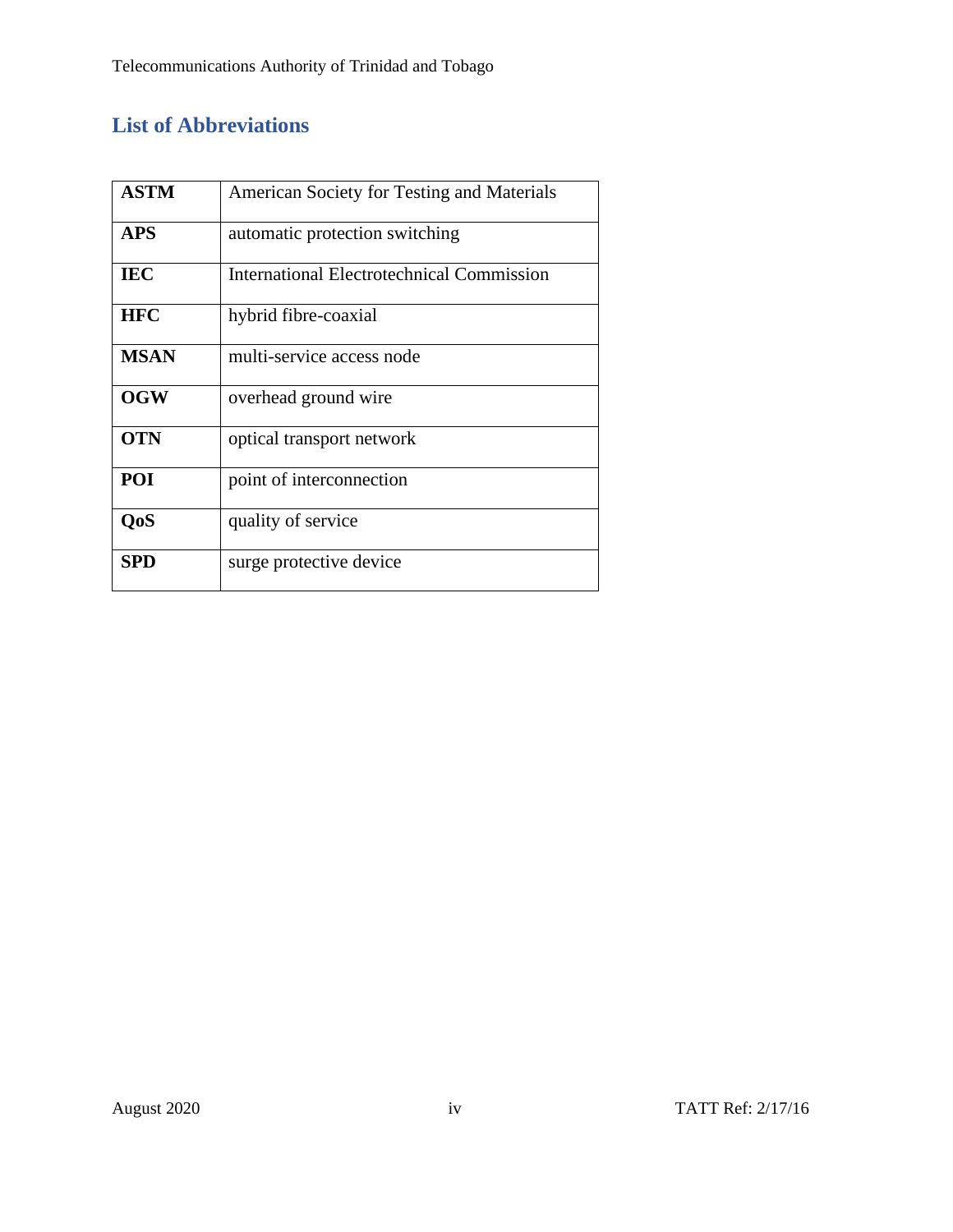# <span id="page-5-1"></span><span id="page-5-0"></span>**1 Introduction**

# **1.1 Rationale**

The destructive forces of natural and man-made disasters may impair, damage or destroy telecommunications networks. Additionally, the demand for telecommunications services usually soars before, during and after disasters. Therefore, it is vital that operators design reliability and robustness into their networks. Further to this, the required reliability and robustness with respect to wired and wireless networks may differ.

In light of recent natural disasters and the resultant destruction of telecommunications networks in the Caribbean, the robustness of the national telecommunications infrastructure has become a critical issue. Compliance with appropriate technical standards will enable networks to better withstand the effects of natural and man-made disasters. The Telecommunications Authority of Trinidad and Tobago (the Authority) plays a central role in establishing such standards.

# <span id="page-5-2"></span>**1.2 Purpose**

This document, *Technical Standards for Public Fixed Telecommunications Networks in Trinidad and Tobago,* establishes technical standards to enhance the robustness of public fixed telecommunications networks in Trinidad and Tobago, in relation to:

- i. making the facilities within public fixed telecommunications networks resilient against natural and man-made disasters.
- <span id="page-5-3"></span>ii. implementing redundancy into key aspects of public fixed telecommunications networks.

# **1.3 Background**

Given the importance of public fixed telecommunications networks as a means of communication, it is vital that these networks be designed and deployed to be resilient against natural and man-made disasters.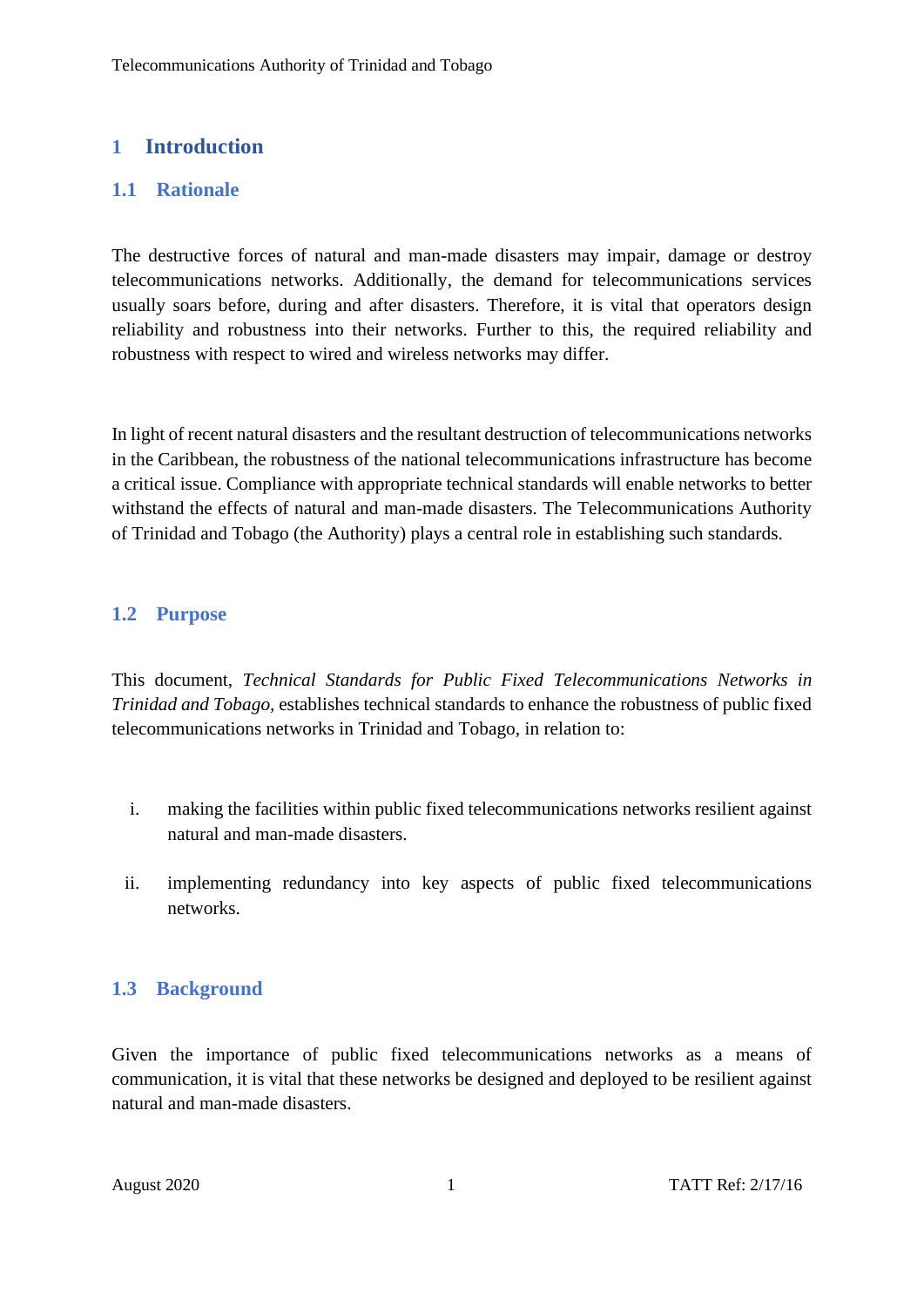The access network in public fixed telecommunications network infrastructures comprises outside plant facilities, such as aerial and underground cables, poles, manholes, underground ducts and cross-connect cabinets, as well as access network electronic devices such as multiservice access nodes (MSANs). Outside plant facilities, and MSANs in general, are in an external environment and, therefore, susceptible to disasters. Typical examples of disasters which affect the access network are hurricanes/tropical storms, flooding, vehicular accidents and falling trees/branches.

The transport network infrastructure comprises fibre optic transmission systems and associated cables. It is susceptible to the same disasters that affect the access network, as well as disasters such as bush fires and power outages. These occurrences lead to service outages and other disruptions affecting large and small segments of the consumer population.

A point of interconnection (POI) is a critical part of a public fixed telecommunications network that requires a level of resilience and redundancy to mitigate susceptibility to catastrophic failure. Typical examples of disasters which affect POIs include power outages and earthquakes. Failures at POIs lead to the disruption of interconnection services between operators.

<span id="page-6-0"></span>These key components of a public fixed telecommunications network should conform to appropriate technical standards to mitigate the effects of disasters. Additionally, the appropriate technical standards should be applicable to the various types of public fixed telecommunications networks.

# **1.4 Objectives**

This document:

- i. identifies the detrimental effects of natural and man-made disasters on the outside plant facilities of public fixed telecommunications networks.
- ii. establishes technical standards:
	- a) for outside plant facilities to withstand the effects of natural and man-made disasters.
	- b) to enhance the resilience of active electronics within the access network of a public fixed telecommunications network.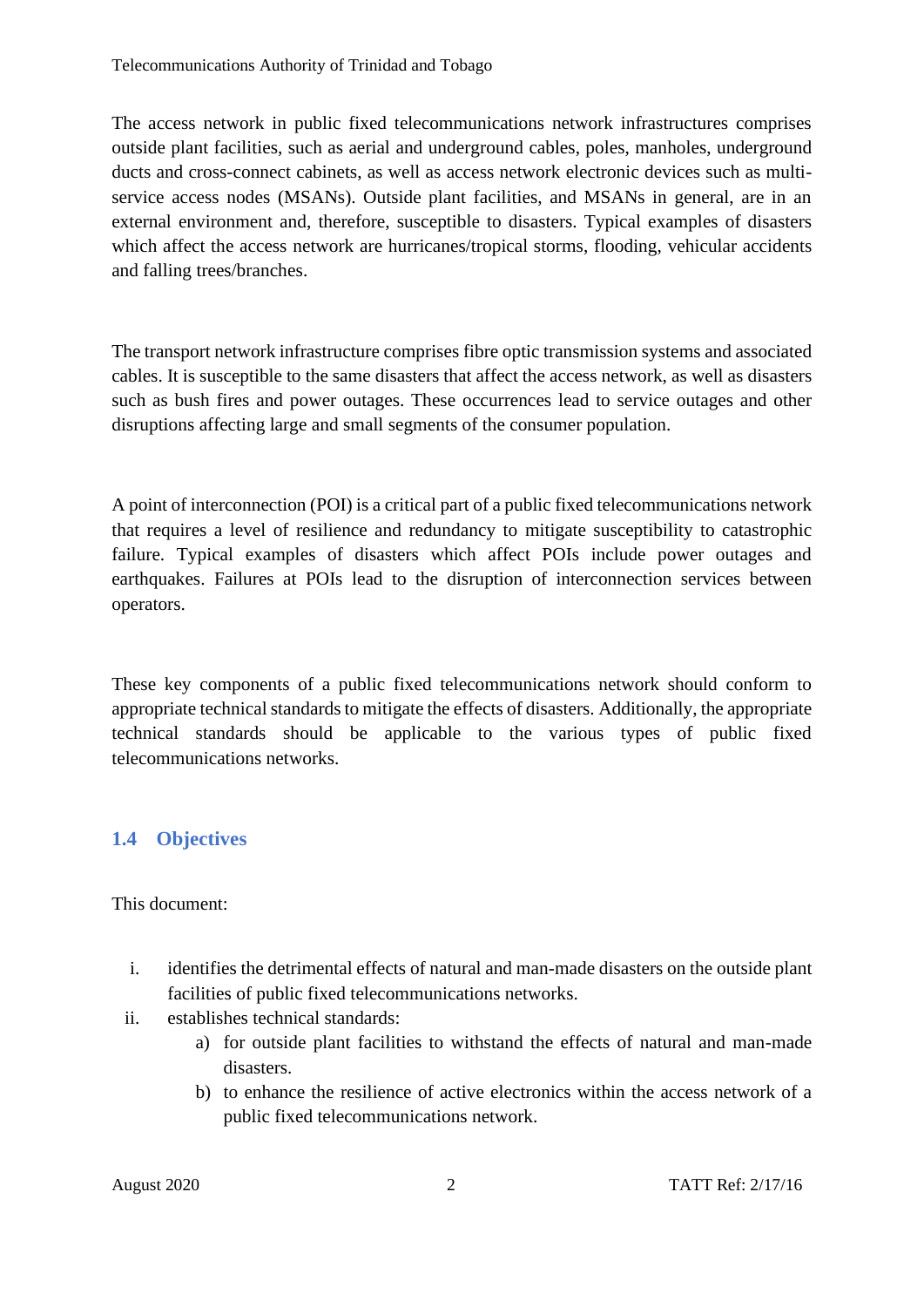- c) to enhance the resilience of the optical transport network within a public fixed telecommunications network. (N.B. Technical standards to enhance the resilience of a microwave transport network will be established in a later document.)
- d) to enhance the resilience of POIs within a public fixed telecommunications network.

# <span id="page-7-0"></span>**1.5 Scope**

This document does not deal with cybersecurity as a man-made disaster and its treatment to protect public fixed telecommunications networks. The Authority will undertake a separate consultation to address this issue in the context of network resilience.

<span id="page-7-1"></span>Additionally, this document does not deal with quality of service (QoS) standards for public fixed telecommunications networks, nor does it deal with technical standards for public fixed wireless networks.

# **1.6 Relevant Legislation**

The sections of the Telecommunications Act, Chap. 47:31 (the Act) which inform this document are:

Section  $(2)(1)$ :

"In this Act –

"facility" means a physical component of a telecommunications network, other than terminal equipment, including wires, lines, terrestrial and submarine cables, wave guides, optics or other equipment or object connected therewith, used for the purpose of telecommunications and includes any post, pole, tower, standard, bracket, stay, strut, insulator, pipe, conduit, or similar thing used carrying, suspending, supporting or protecting the structure;"

Section  $(18)(1)(d)$ :

"Subject to the provisions of this Act, the Authority may exercise such functions and powers as are imposed on it by this Act and in particular –

Establish national telecommunications industry standards and technical standards".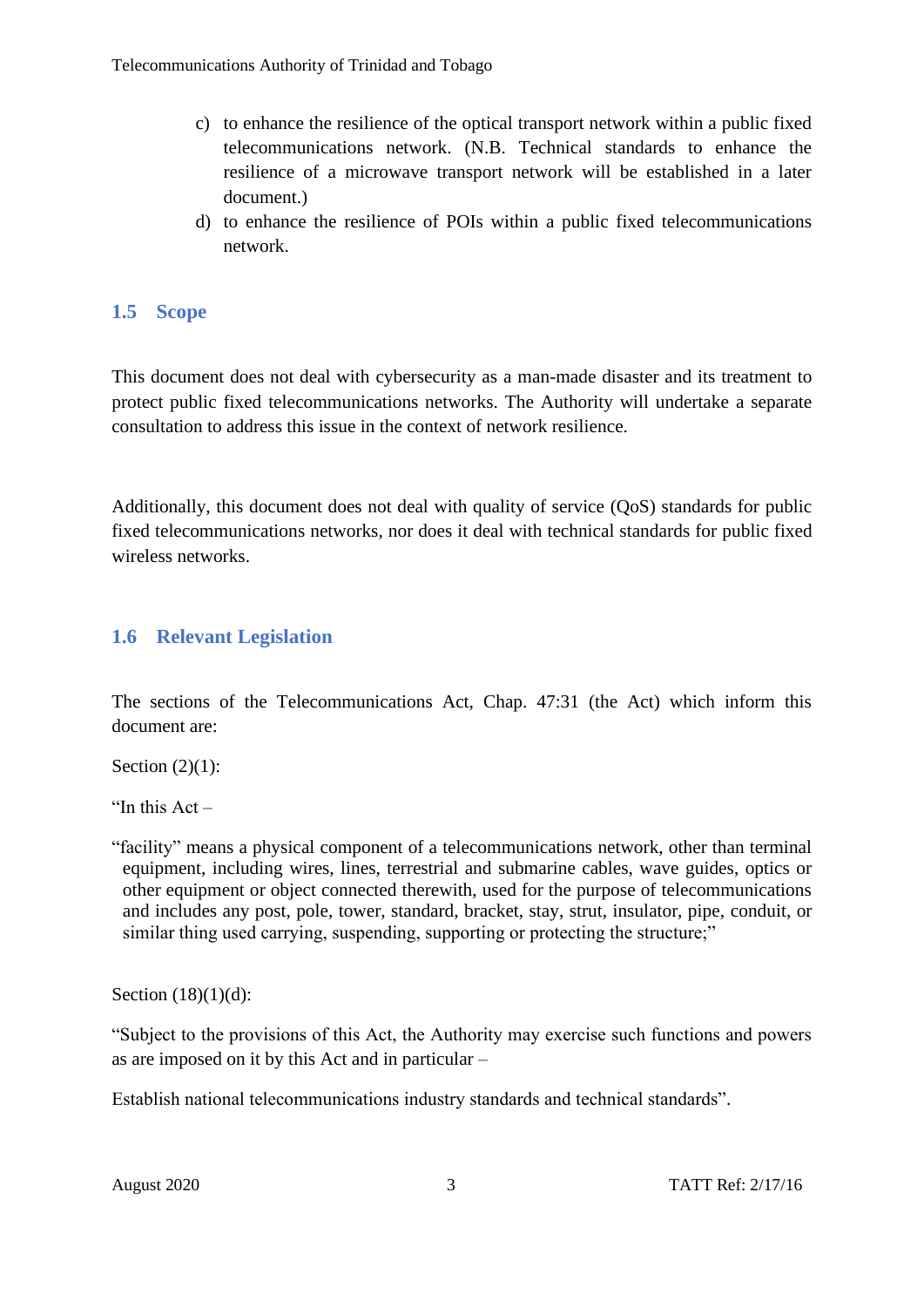### Section  $(25)(2)(a)$ :

"In respect of a concessionaire's obligations pursuant to subsection (1), the Authority shall require a concessionaire to—

(a) comply with guidelines and standards established by the Authority to facilitate interconnection:"

Section (33)(1):

"In connection with the operation of a telecommunications network or the provision of a telecommunications service, a concessionaire may install or maintain a facility in or over a street or public ground or remove the facility therefrom and, for that purpose, may, in accordance with the development plan for the area and the provisions of the Highways Act and any other written law, carry out road works."

Section (33)(2)(d):

"Before carrying out any road works for the purposes specified in subsection (1), a concessionaire shall—

(d) notify the Authority of any intended road works and in the event of the failure to obtain the permission of a utility installation owner under paragraph (c), the Authority shall facilitate relief thereof"

Section (33)(9):

"The Authority shall require that, prior to carrying out road works, a concessionaire publish a description thereof in at least one daily newspaper."

Section (35):

"Where trees on private lands overhang or interfere with any facility or road works, a concessionaire shall, before cutting down, pruning or trimming the trees, obtain the consent of the owner or person in possession of the land."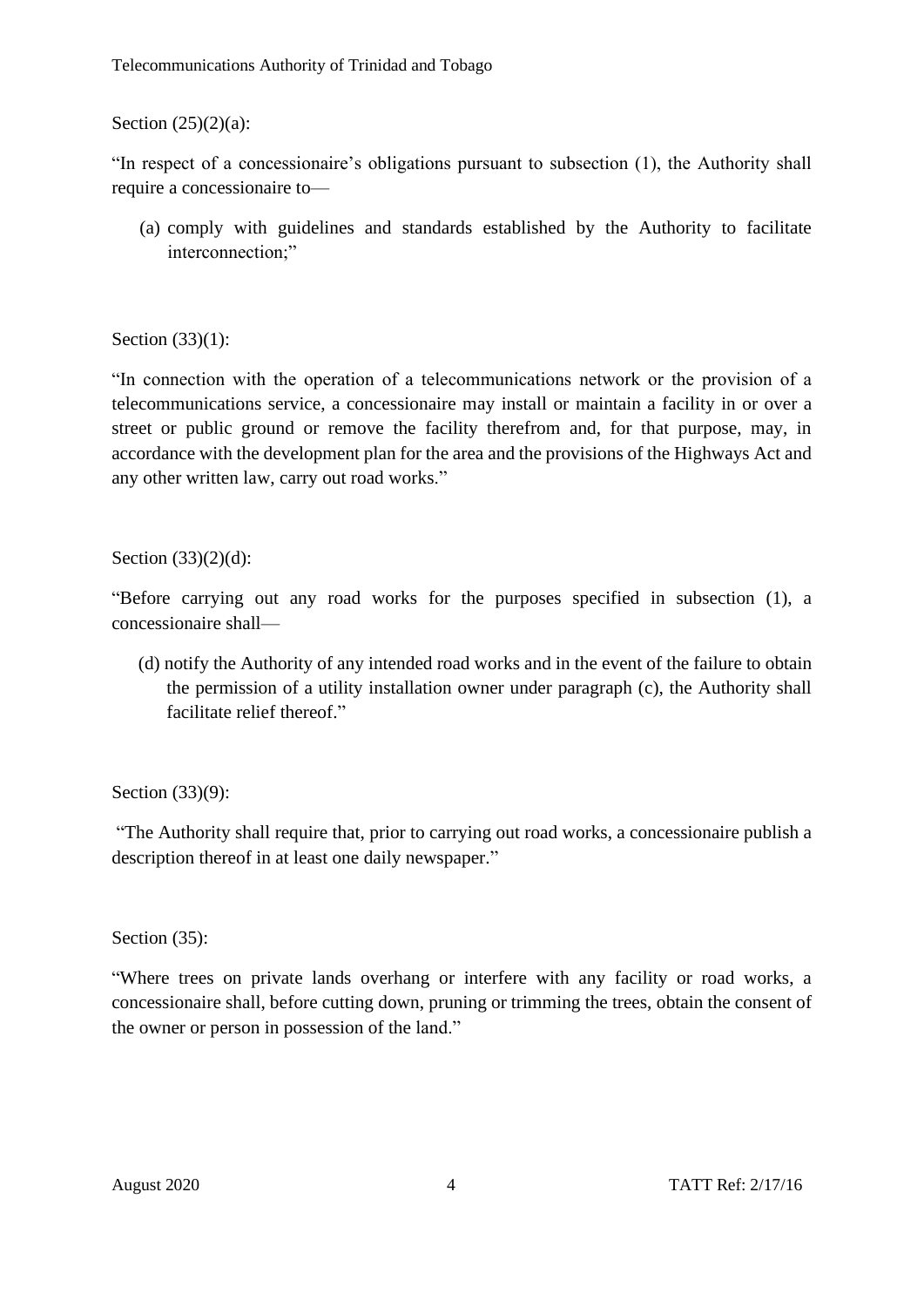Section (45):

- (1) "Subject to the other provisions of this Act, concessionaires and licensees may implement such technical standards as they deem appropriate and which are in conformity with accepted international standards."
- <span id="page-9-0"></span>(2) "Not withstanding subsection (1), the Authority may identify, adopt or establish preferred technical standards."

# **1.7 Review Cycle**

This document will be revised periodically to meet changing needs. The Authority will review the standards as necessary, and in consultation with stakeholders, to ensure that the document is guided by relevant international standards.

<span id="page-9-1"></span>Questions or concerns regarding the maintenance of this document may be directed to the Authority via e-mail at [consultation@tatt.org.tt.](mailto:consultation@tatt.org.tt)

# **1.8 Consultation Process**

In accordance with its *Procedures for Consultation in the Telecommunications Sector of [Trinidad and Tobago](https://tatt.org.tt/Portals/0/documents/Procedures%20for%20Consultation%20in%20the%20Telecommunication%20and%20Broadcasting%20Sectors.pdf)* (ver. 2.0, 2010), the Authority sought the views of the general public and industry stakeholders on the first draft of this document, published on February 15, 2019, with an initial closing date of March 15, 2019. The closing date was extended to April 12, 2019, following requests from stakeholders.

The comments and recommendations received from the first round of consultation, and the Authority's decisions on these comments and recommendations, have been compiled in the decisions on recommendations (DoRs) in Appendix I.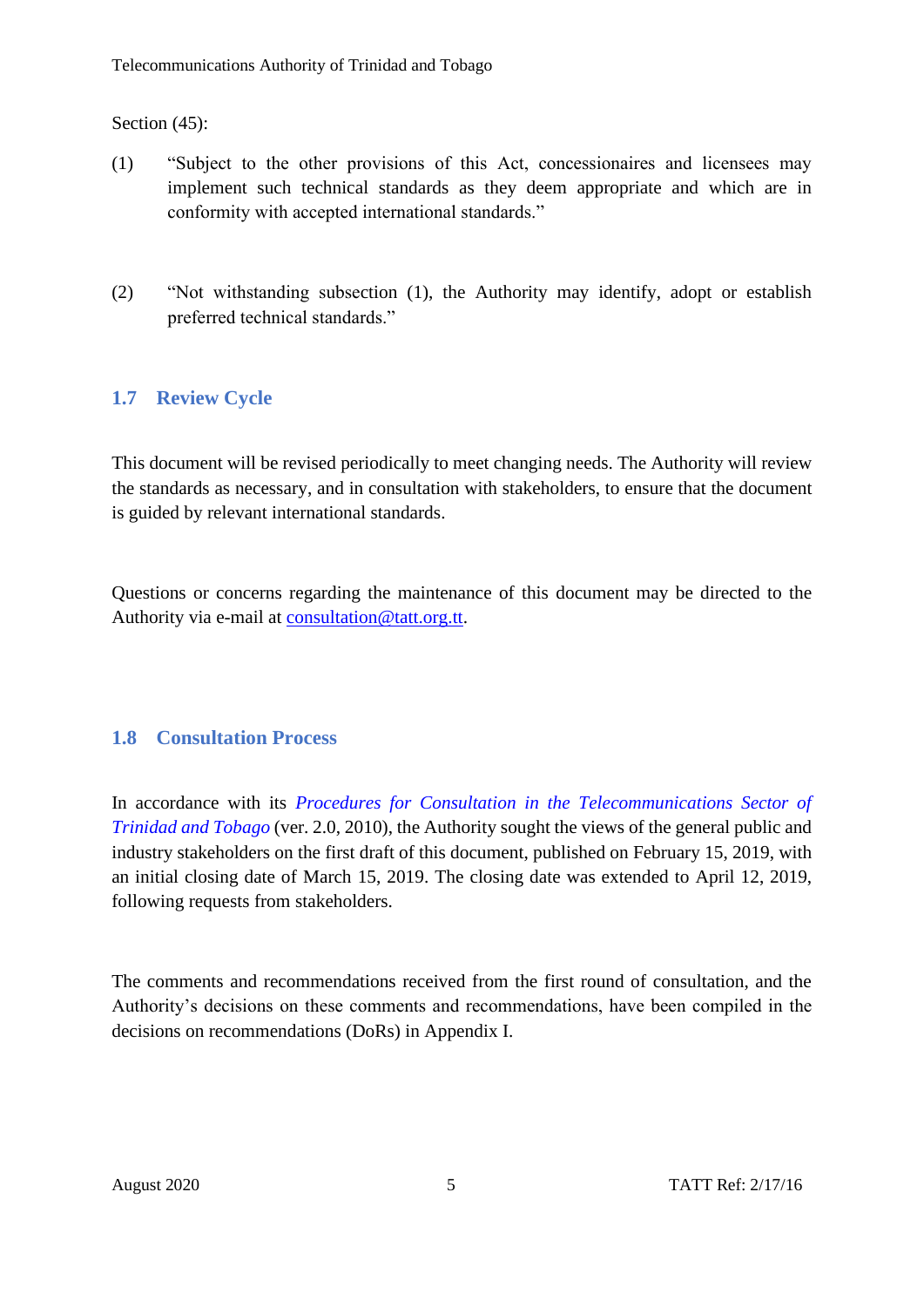Based on the feedback captured in the DoRs, the following revisions were made to the second consultative document:

- i. A new section 1.5 entitled "Scope" was added.
- ii. Section 1.6 (formerly section 1.5) was amended to include parts of section 33 of the Act, as well as section 35 of the Act.
- iii. The definition for "access network" in section 1.10 (formerly section 1.9) was amended.
- iv. A definition for "firebreak" was included in section 1.10 (formerly section 1.9).
- v. The definition for "local exchange" was deleted from section 1.10 (formerly section 1.9).
- vi. A definition for "switch" was included in section 1.10 (formerly section 1.9).
- vii. "Standard" was changed to "Mandatory Standard" in section 1.11 (formerly section 1.10).
- viii. Definitions of mandatory and discretionary standards were amended in section 1.11 (formerly section 1.10) for clarification.
- ix. "Technical standard(s)" in the boxes were changed to "Mandatory standard(s)"
- x. The numbering of the mandatory standards, formerly technical standards, was adjusted.
- xi. The numbering of the discretionary standards was adjusted.
- xii. Changes were made to the list of outside plant facilities in the preamble of section 3.
- xiii. Changes were made to mandatory standards 1, 2 and 4, formerly technical standards 1, 2 and 4.
- xiv. Discretionary standard 1 was changed to mandatory standard 5.
- xv. Discretionary standard 1, formerly discretionary standard 2, was amended.
- xvi. Mandatory standards 8 and 9, formerly technical standards 7 and 8 respectively, were amended.
- xvii. Discretionary standard 3 was changed to technical standard 11.
- xviii. Former technical standard 10 was removed.
- xix. Mandatory standard 12 was amended and included in section 3.1.1.2.
- xx. Mandatory standard 16, formerly technical standard 13, was amended.
- xxi. Mandatory standard 19, formerly technical standard 16, was amended.
- xxii. Discretionary standards 5 and 6, formerly discretionary standards 7 and 8 respectively, were amended.
- xxiii. Discretionary standard 8, formerly discretionary standard 10, was amended.
- xxiv. Former discretionary standard 12 was changed to mandatory standard 21.
- xxv. Mandatory standard 23, formerly technical standard 19, was amended.
- xxvi. Discretionary standard 10, formerly discretionary standard 13, was amended.
- xxvii. The title of section 3.1.5 was changed.
- xxviii. Former technical standard 21 was removed.
- xxix. Mandatory standards 25, 26 and 27, formerly technical standards 22, 23 and 24 respectively, were amended.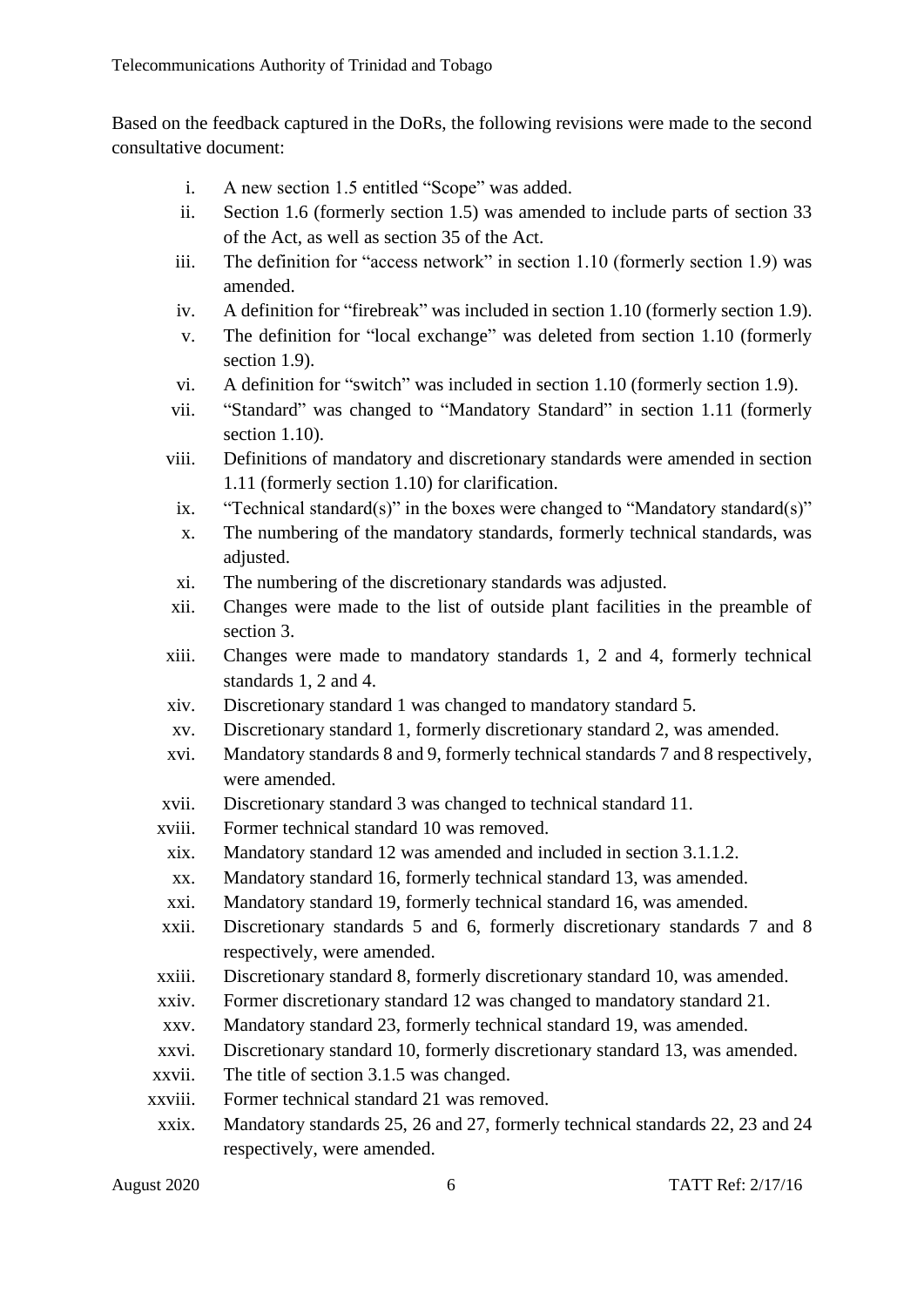Telecommunications Authority of Trinidad and Tobago

- xxx. Former technical standard 25 was removed.
- xxxi. Former discretionary standard 15 was changed to mandatory standard 28.
- xxxii. A new mandatory standard 29 was included in the document.
- xxxiii. Discretionary standard 14, formerly discretionary standard 18, was amended.
- xxxiv. Mandatory standard 33, formerly technical standard 29, was amended.
- xxxv. Mandatory standard 38, formerly technical standard 34, was amended.
- xxxvi. Mandatory standard 39, formerly technical standard 35, was amended.
- xxxvii. Former technical standard 36 was removed.
- xxxviii. A new mandatory standard 40 was included.
	- xxxix. Mandatory standard 42, formerly technical standard 38, was amended.
		- xl. Former discretionary standard 20 was amended and renamed as mandatory standard 47.
		- xli. Editorial changes were made to the document.

The Authority again sought the views of the general public and industry stakeholders on the second consultative document, published on September 4, 2019, with an initial closing date of October 11, 2019. The closing date was extended to October 25, 2019, following requests from stakeholders.

The comments and recommendations received from the second round of consultation, and the Authority's decisions on these comments and recommendations, have been compiled in the DoRs in Appendix II.

Based on the feedback captured in the DoRs, the following items have been amended in version 1.0 of the document:

- i. The definition of access network
- ii. Discretionary standard 4
- iii. Discretionary standard 11
- iv. Mandatory standard 23
- v. Mandatory standard 26
- vi. Mandatory standard 37
- vii. Mandatory standard 48
- viii. Section 5.1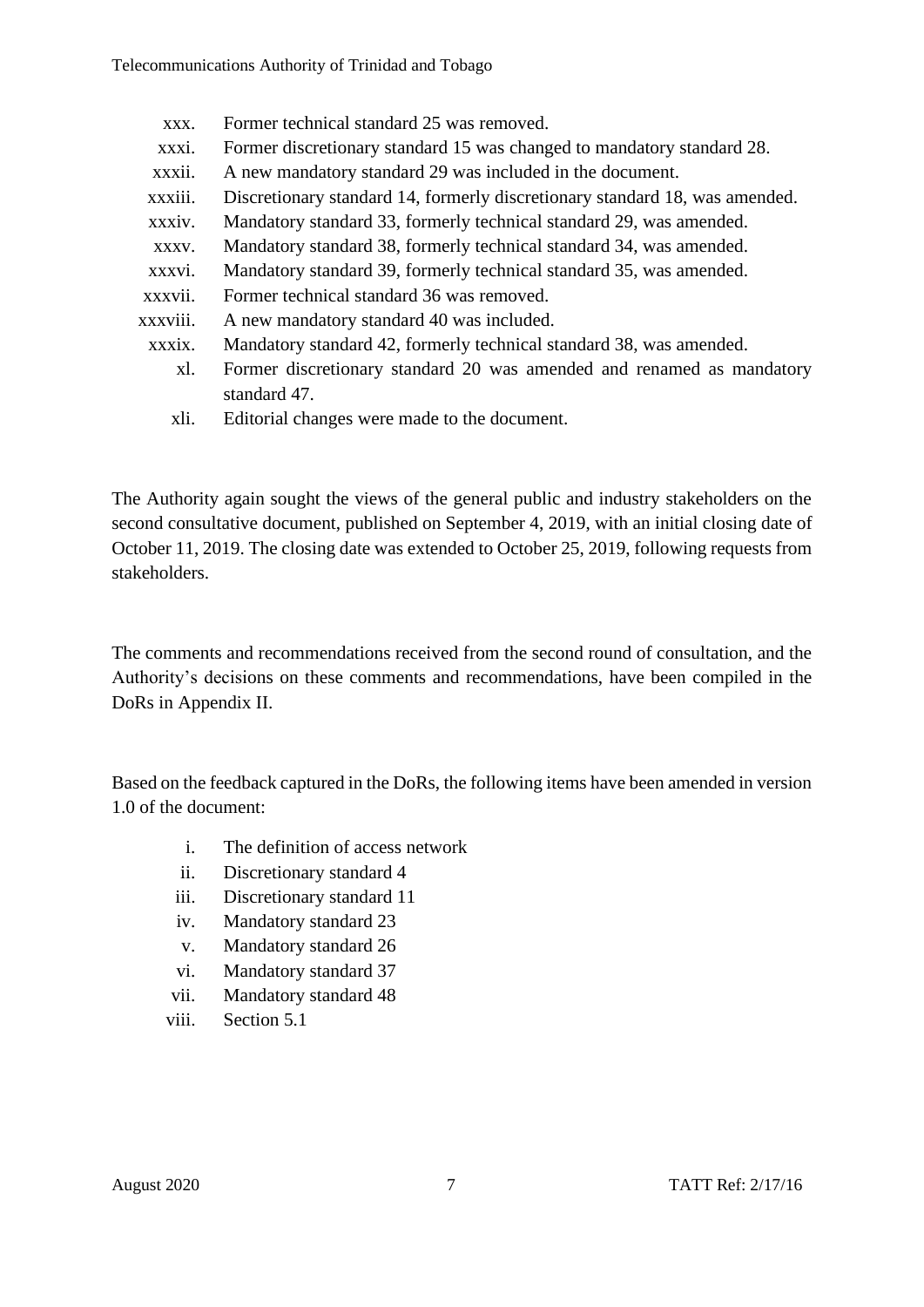# <span id="page-12-0"></span>**1.9 Other Relevant Documents**

Other relevant policies and regulations to be read along with the *Technical Standards for Public Fixed Telecommunications Networks in Trinidad and Tobago* include:

- i. The Telecommunications Act, Chap. 47:31
- <span id="page-12-1"></span>ii. The *[Authorisation Framework for the Telecommunications and Broadcasting Sectors](https://tatt.org.tt/Portals/0/Documents/Authorisation%20Framework.pdf)  [of Trinidad and Tobago](https://tatt.org.tt/Portals/0/Documents/Authorisation%20Framework.pdf)* (ver. 0.5)

# **1.10 Definitions**

**Access network:** a system deployed between a suitable end point on the core network and user premises, replacing part or the whole of the local line distribution network. An example of a suitable end point is a switch.

**Automatic protection switching:** autonomous switching of a signal from a failed working trail/path to a protection trail/path, and subsequent restoration, using control signals ( (ITU-T) Definition. Automatic Protection Switching 2004)

**Firebreak:** a strip of land clear of vegetation that is used to prevent the spread of bush fires

**Man-made disaster:** In the context of this document, this refers to an event caused by human activity, which negatively affects a small or large portion of a telecommunications network and, consequently, causes degradation or loss of service to a small or large number of consumers.

**Multi-service access node (MSAN):** a platform which supports all the commonly deployed access technologies and services and acts as a gateway to a next generation network (NGN) core (Fujitsu n.d.)

**Optical transport network:** An optical transport network (OTN) comprises a set of optical network devices connected by optical fibre links. The OTN enables functions such as the transport, multiplexing, routing, management, supervision and survivability of optical channels carrying client signals ( (ITU-T) Definition. Optical Transport Network 2004).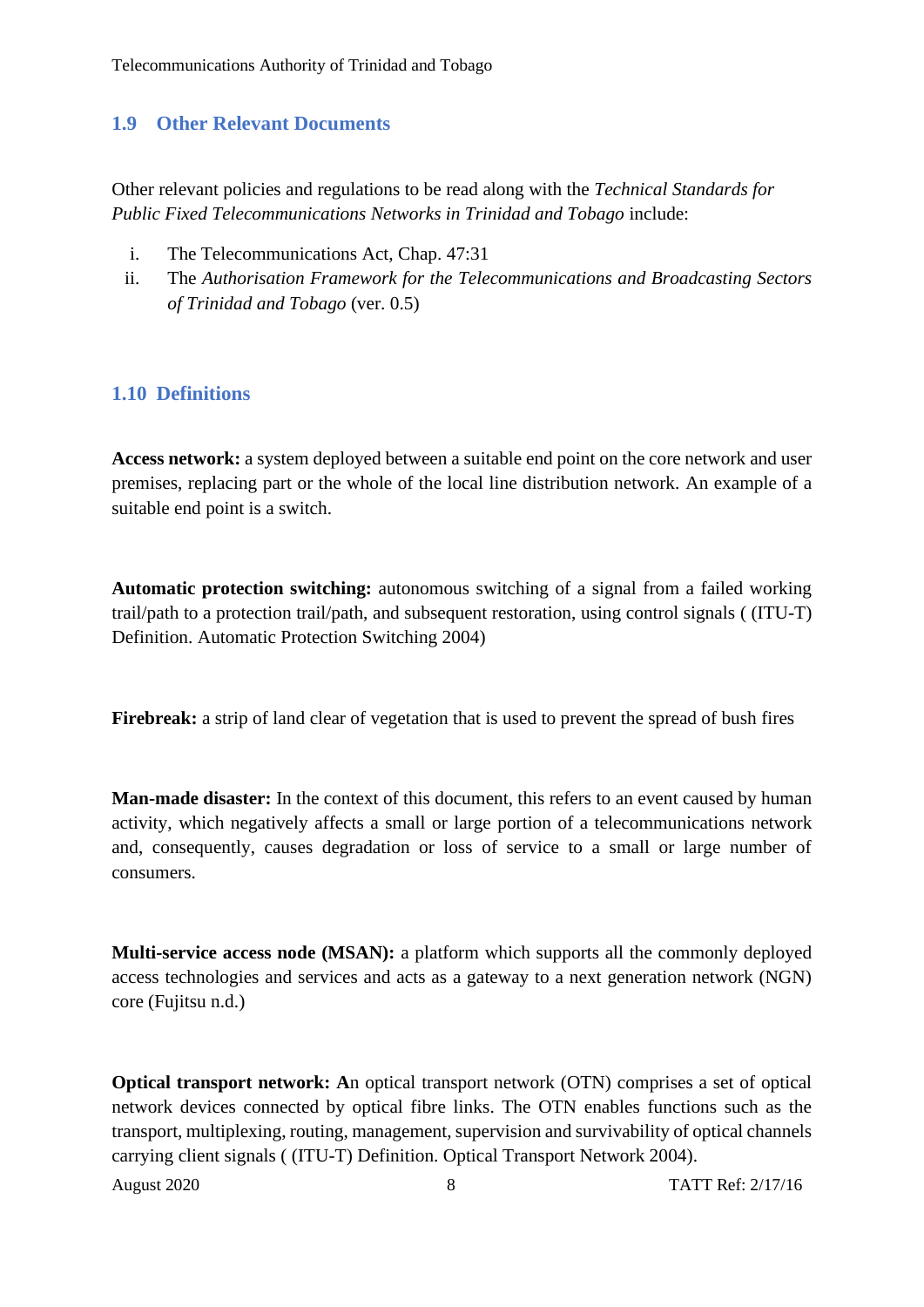**Point of interconnection (POI):** a point on the interconnection provider's network where physical connection is allowed to any interconnecting concessionaire, to act as a gateway between networks, and enable the exchange of telecommunications services between networks (TATT 2006)

**Public fixed telecommunications network:** a system or any part thereof used for the provision of a public fixed (as distinct from mobile) telecommunications service

<span id="page-13-0"></span>**Switch:** a telephone exchange in the public switched telecommunications network which directly routes calls between subscribers

# **1.11 Compliance Notation**

| <b>Mandatory</b>                        | The concessionaire shall comply fully with the standard as                                                                                                                                                                                                                                                                                                                     |
|-----------------------------------------|--------------------------------------------------------------------------------------------------------------------------------------------------------------------------------------------------------------------------------------------------------------------------------------------------------------------------------------------------------------------------------|
| <b>Standard</b>                         | specified.                                                                                                                                                                                                                                                                                                                                                                     |
| <b>Discretionary</b><br><b>Standard</b> | The concessionaire may comply with the standard as specified.<br>There may exist valid reasons in particular circumstances where<br>the specified standard cannot be implemented; in this regard, if<br>the concessionaire chooses not to comply with the standard, the<br>full implications of the case must be understood and carefully<br>considered by the concessionaire. |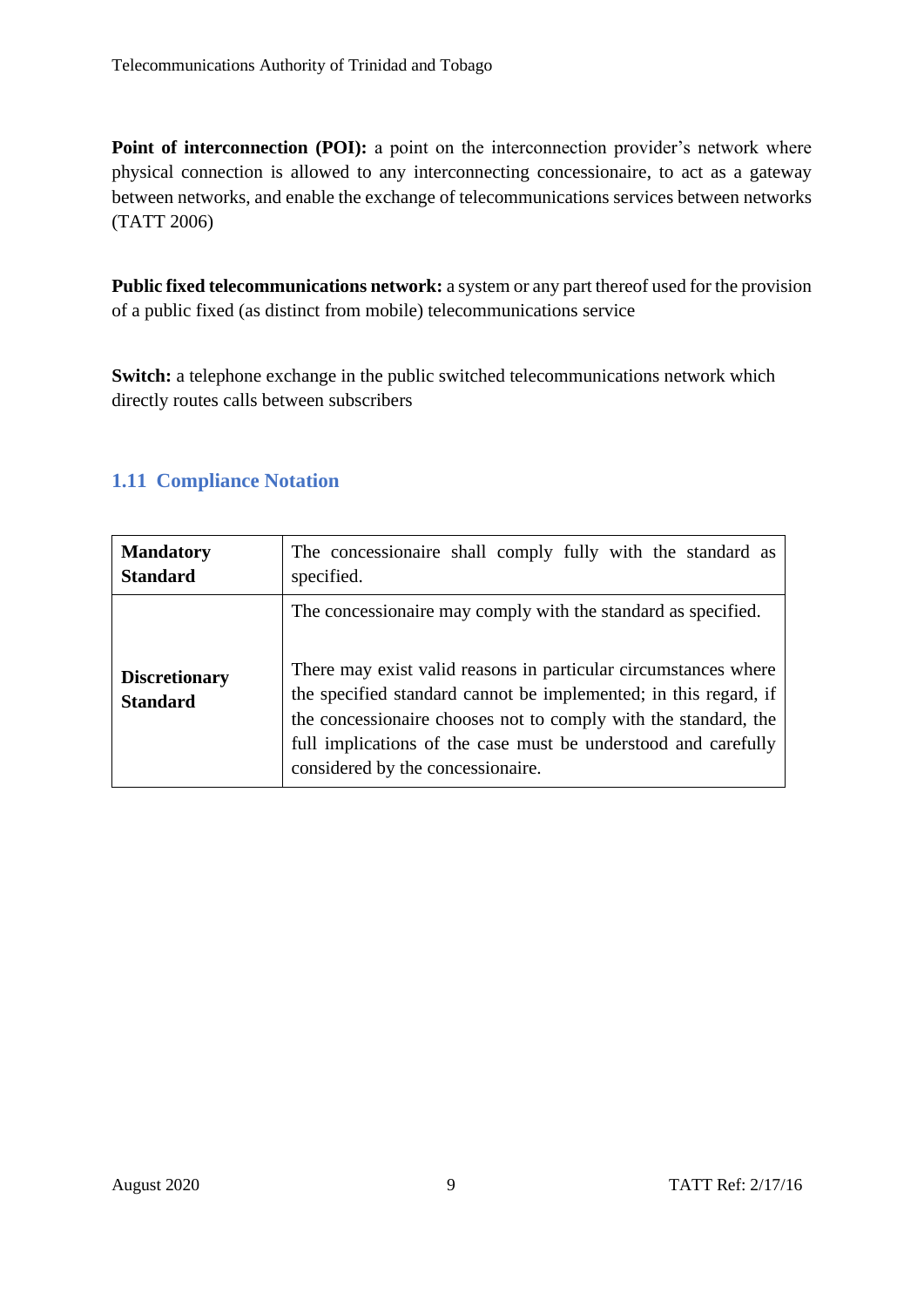# <span id="page-14-1"></span><span id="page-14-0"></span>**2 Disasters**

# **2.1 Natural Disasters**

As part of the Caribbean, Trinidad and Tobago may experience any one of the following natural disasters:

- i. **Hurricanes or strong winds**: A hurricane is a tropical cyclone that is generated over vast areas of warm water. Many hurricanes which affect the Caribbean region are formed in the Atlantic Ocean and, depending on the category of the hurricane, wind speeds can reach between 119 km/h and 250 km/h. Trinidad and Tobago, due to its location in relation to the equator, is not normally prone to hurricanes. The country, however, does experience tropical storms which cause damage to infrastructure.
- ii. **Floods**: Flooding is the accumulation or overflow of a large amount of water over land which is normally dry (ODPM, Hazards - Flooding 2013). In Trinidad and Tobago, flooding normally occurs due to heavy rainfall during the rainy season from June to November. Deforestation and new developments in flood-prone areas have also exacerbated this problem. Many parts of the country are prone to flooding, including the capital city, Port of Spain.
- iii. **Earthquakes:** An earthquake is the sudden shaking of the earth's crust caused by the shifting and unlocking of the tectonic plates that make up the earth's crust (ODPM, Hazards - Earthquakes 2013). The strength of an earthquake is indicated by the Richter magnitude which ranges from 0 to 9 (weakest to strongest). In recent years, earthquakes that affected Trinidad and Tobago reached a magnitude of 6.9 on the Richter scale. But due to the short duration, the long distance from the epicenter and/or the depth from which the earthquakes originated, the effects have not been severe.
- iv. **Bush fires**: Bush fires occur during the dry season, which in Trinidad and Tobago is normally between December and May. Bush fires tend to occur alongside highways as well as on hilly slopes where slash-and-burn farming methods are utilised. The devastation caused by bush fires can be substantial if the fires are not extinguished quickly.
- August 2020 10 10 TATT Ref: 2/17/16 v. **Landslides**: Heavy or prolonged rainfall causes soil to become saturated and heavy. On sloped areas where there is hardly any vegetation, the pull of gravity causes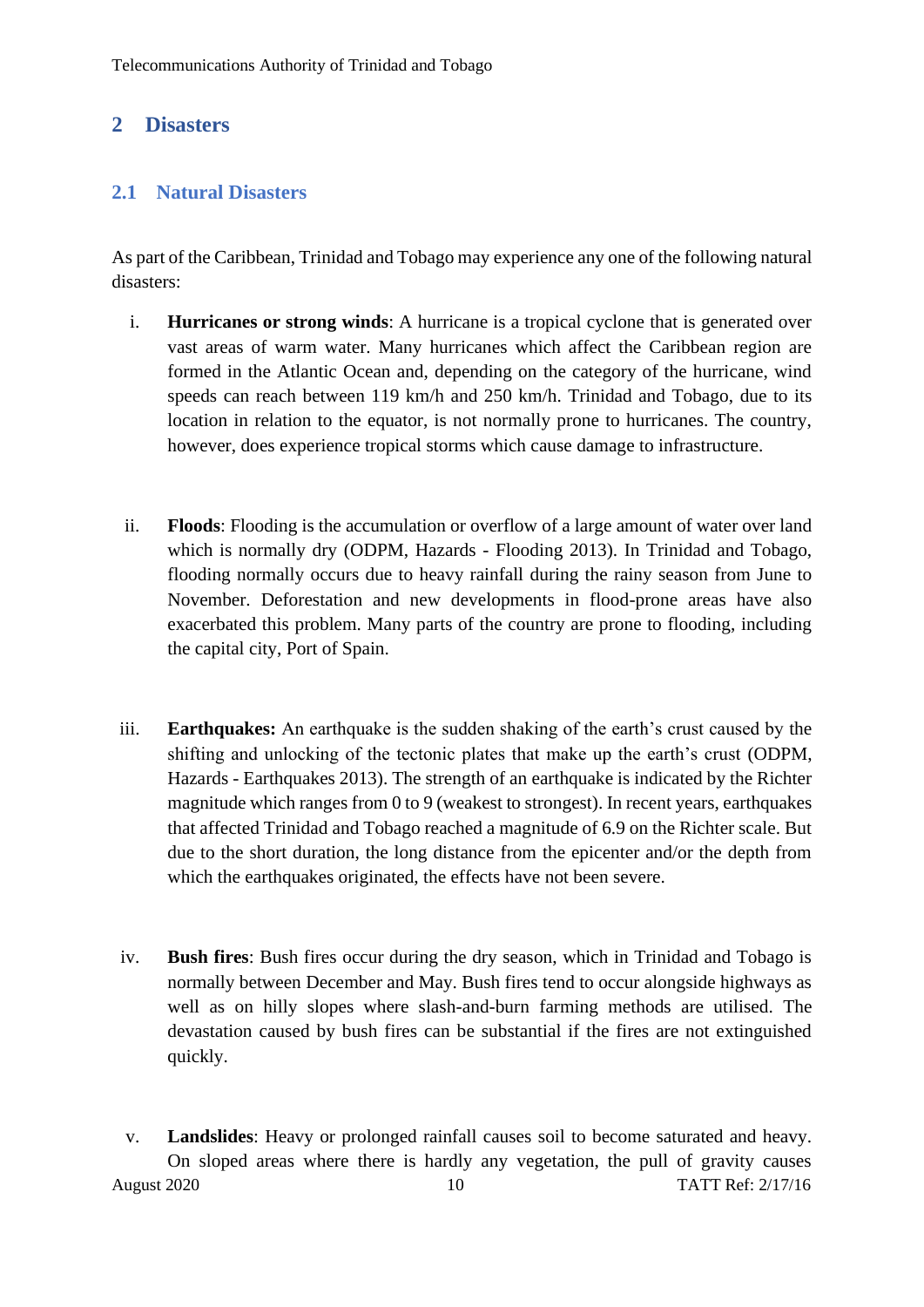saturated soil to slide down hills and develop into landslides. In Trinidad and Tobago, the heavy showers during the rainy season, combined with deforestation due to bush fires, development and slash-and-burn farming, cause areas located on steep slopes or at the base of mountains to become prone to landslides.

- vi. **Lightning strikes**: A lightning strike is an electrical discharge which can occur either within a cloud, from cloud to cloud, or from cloud to ground, and are common during thunderstorms which occur during the rainy season.
- vii. **Tsunamis**: A tsunami is a series of ocean waves of extremely long wavelength caused by underwater seismic activity. Tsunami waves can reach up to several metres high and can cover large areas up to a hundred thousand square kilometres (ODPM, Hazards - Tsunamis 2013). In the past, Trinidad and Tobago has experienced very minor tsunamis, resulting in minimal damage to coastal areas.

# <span id="page-15-0"></span>**2.2 Man-Made Disasters**

Man-made disasters that affect public fixed telecommunications networks are identified below:

- i. **Destruction of underground ducts and cables by unauthorised or unplanned excavation:** Unauthorised or unplanned excavation occurs with roadworks that are carried out without the requisite notifications and/or approvals from relevant authorities. During such excavations, roadwork equipment may penetrate underground telecommunications ducts, causing damage to cables.
- ii. **Destruction of aerial telecommunications cables by vehicles:** Outside plant aerial telecommunications cables run either along the side of the road or from one side of the road to the other. Aerial telecommunications cables with low ground heights that cross from one side of the road to the other lie in the path of vehicles with elevated loads, for example, containers, cement or music trucks and land-drilling rigs. The cables are, therefore, susceptible to being damaged.
- iii. **Unauthorised burning of debris:** Flames caused by the burning of garbage and discarded items in residential areas may damage overhead aerial telecommunications cables.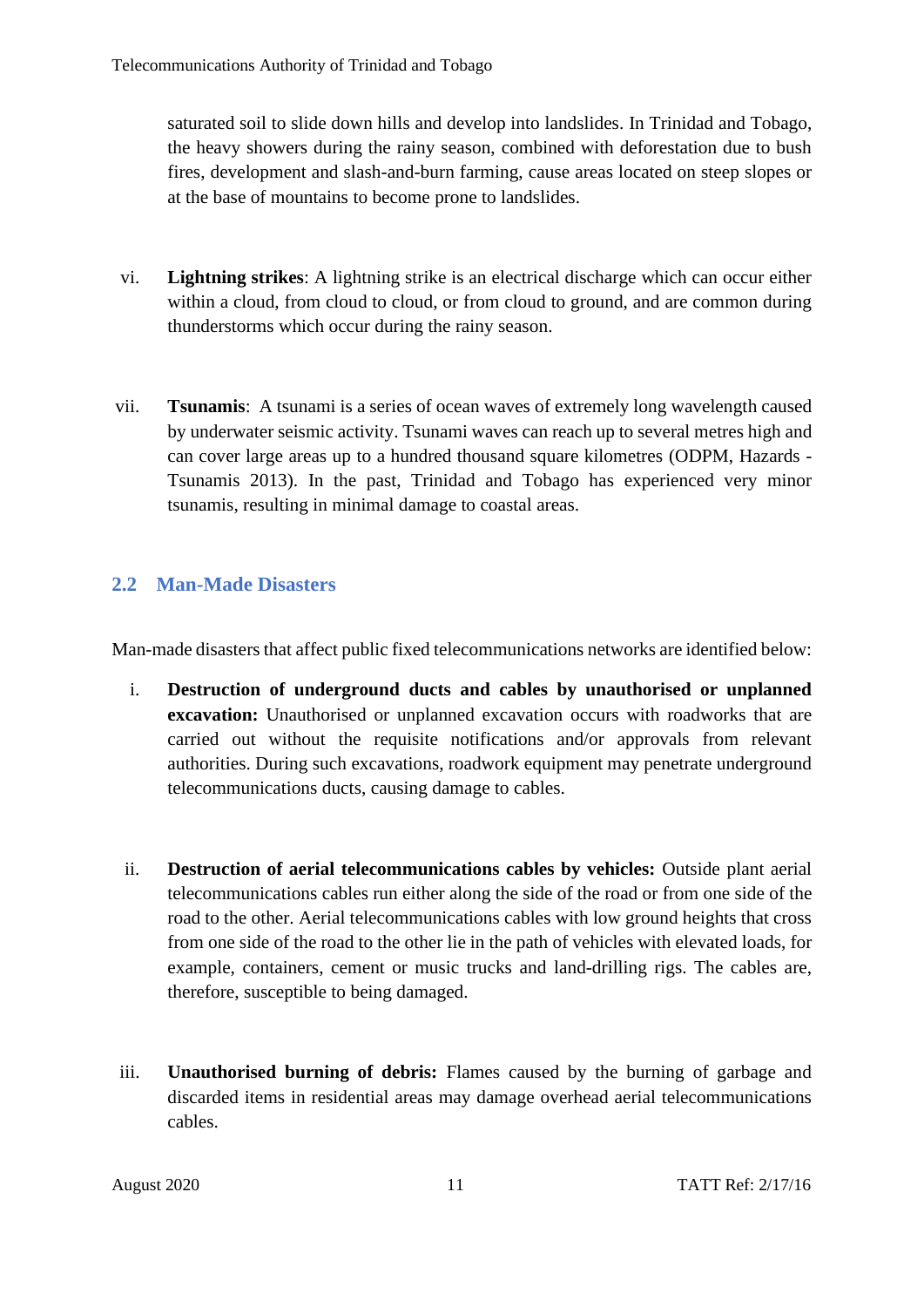- iv. **Tree pruning:** The cutting of overhanging trees may result in branches falling on aerial telecommunications cables.
- v. **Theft of copper aerial telecommunications cables:** Theft of copper aerial telecommunications cables occurs due to the high monetary value of copper.
- vi. **Power outages**: Loss of electricity to facilities such as access nodes and buildings used to house network equipment
- vii. **Cutting of cables**: The malicious cutting of cable infrastructure
- viii. **Network traffic congestion**: The condition of a network where the immediate establishment of a new connection is impossible owing to the unavailability of network elements (Telecommunications 2000)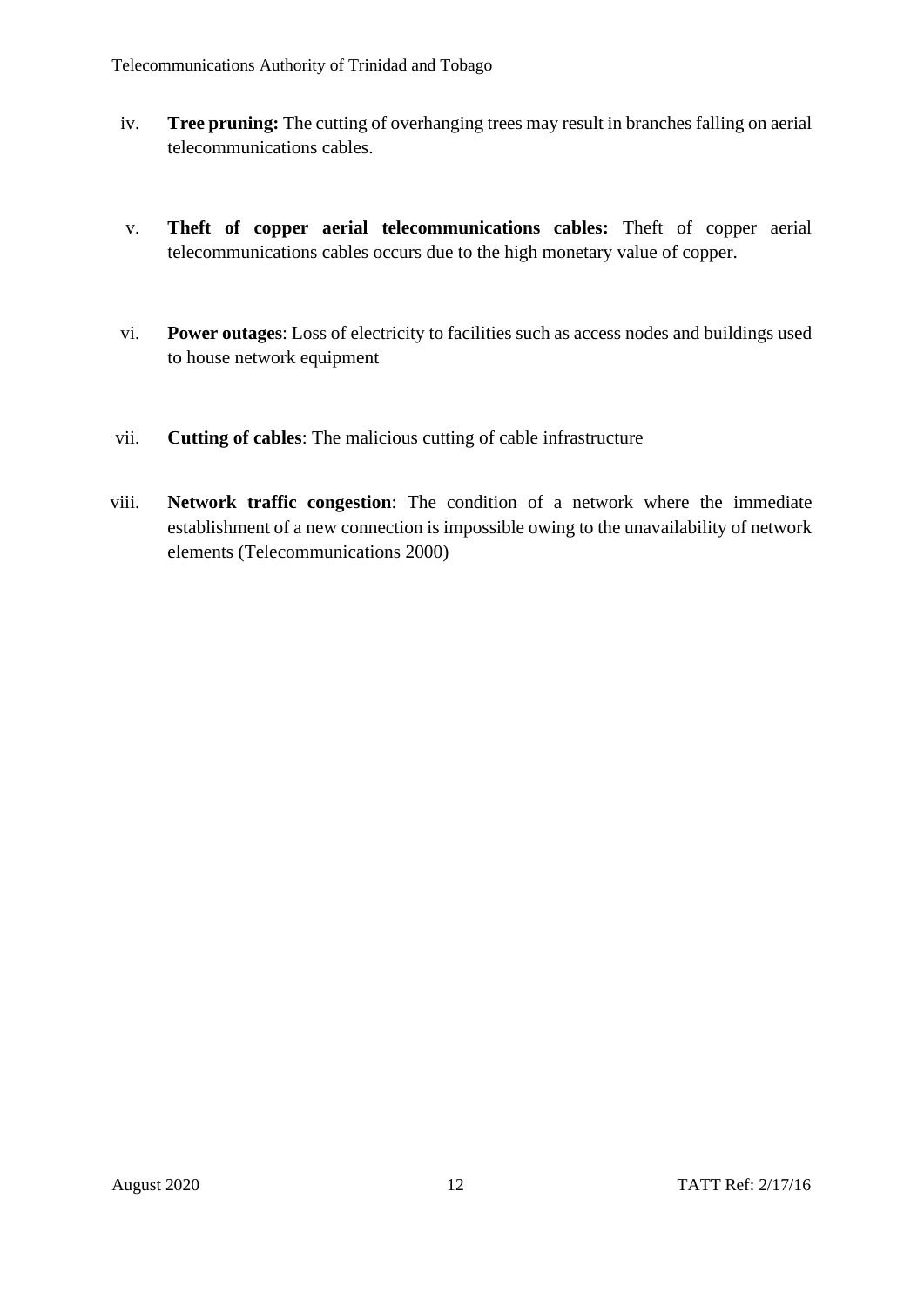# <span id="page-17-0"></span>**3 Technical Standards for Outside Plant Facilities**

Outside plant facilities consist of cabling as well as the infrastructure hardware that supports the cables, including:

- i. aerial cables (fibre and copper) and associated passive devices (splitters, couplers and joints)
- ii. poles
- iii. manholes
- iv. underground ducts
- v. underground cables (fibre and copper) and associated passive devices
- vi. twisted pair copper and fibre cabinets, and pedestals (no active electronics)
- <span id="page-17-1"></span>vii. enclosures

# <span id="page-17-2"></span>**3.1 Technical Standards to Mitigate the Effects of Natural Disasters**

# **Technical Standards for Aerial Telecommunications Cables**

# *3.1.1.1 Hurricanes or Strong Winds*

Vibration on telecommunications cables due to strong winds causes abrasion to the elements of the cable and potentially a break in the cable. To reduce vibration, suppressers should be installed at the ends of cables located in areas that experience high winds. Cables with built-in strength members or suspension wires lashed to aerial cables further reduce vibration.

Connections between aerial cables should be protected from rain by ensuring that the enclosures remain waterproof. This is accomplished by following the proper installation, operational and maintenance procedures.

Utility poles supporting heavy loads, such as electricity transformers, have a greater chance of breaking and falling during a hurricane than poles which do not support heavy loads. As far as practicable, aerial cables should not be connected to utility poles which support heavy loads.

Aerial cables could also become damaged if they are hit by falling branches or trees during hurricanes, so it is suggested that branches be kept clear of telecommunications cables.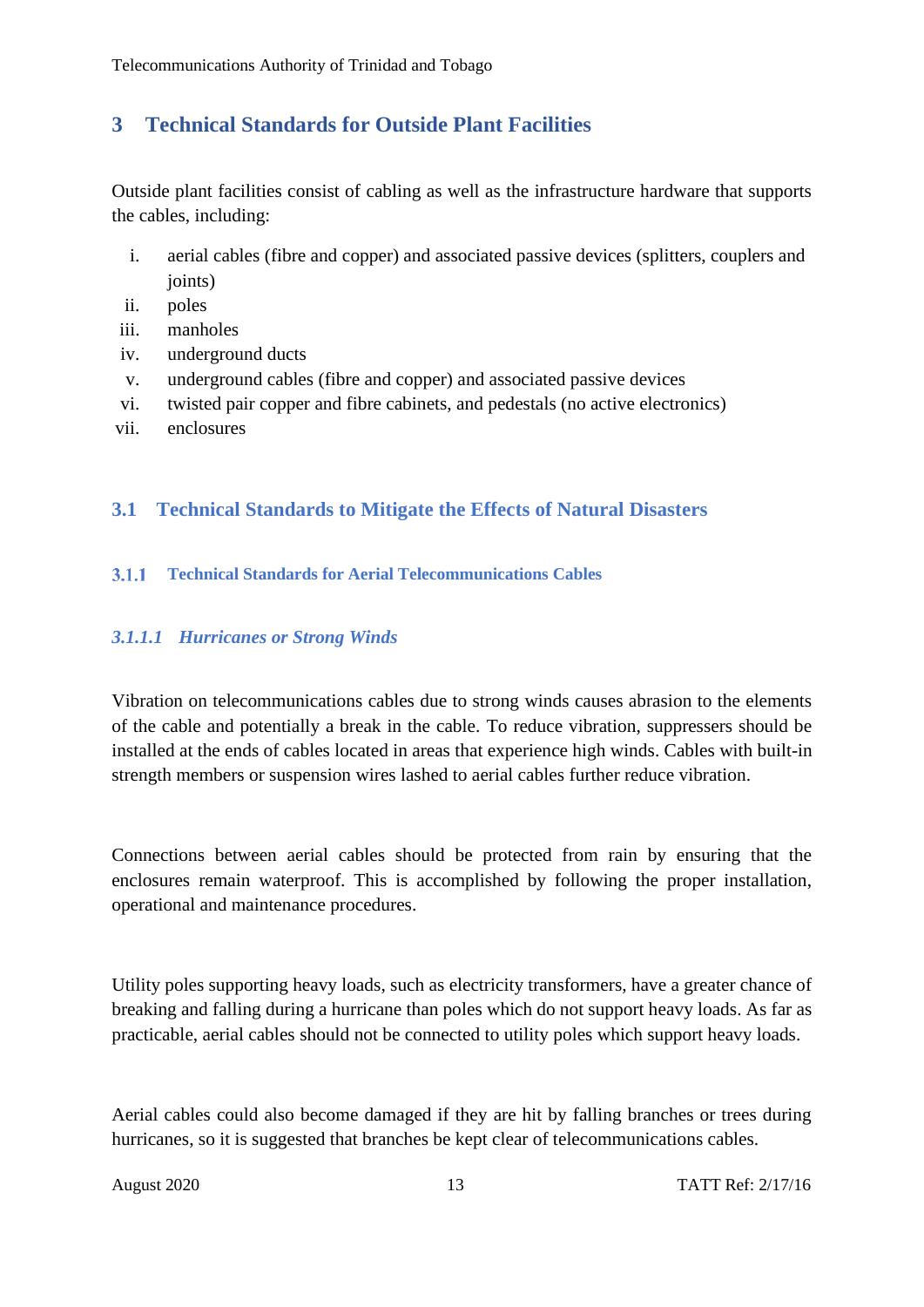To mitigate the effects of hurricanes and strong winds on aerial telecommunications cables, the following standards are applied.

*Mandatory standards to mitigate the effects of hurricanes or strong winds on aerial telecommunications cables:*

- *(1) Vibration dampers shall be installed between ends of aerial telecommunications cables and supporting structures in areas which experience high winds* (ITU, L.89. Design of suspension wires, telecommunication poles and guy-lines for optical access networks 2012)*.*
- *(2) Fibre optic cables shall either have a built-in strength member (element) or be lashed to a high-strength suspension/messenger wire* (ITU, L.89. Design of suspension wires, telecommunication poles and guy-lines for optical access networks 2012)*. For fibre optic last mile and drop cables to customer premises, such cables do not require a built-in strength member (element), nor is it required that they be lashed to a high-strength suspension/messenger wire, unless there is an unusually long cable span.*
- *(3) In coastal areas as well as industrial areas, suspension/messenger wires shall be made of an anticorrosive material* (ITU, L.89. Design of suspension wires, telecommunication poles and guy-lines for optical access networks 2012)*.*
- *(4) Enclosures used to house passive devices along telecommunications lines shall be, at a minimum, in accordance with international protection (IP) 55.*
- *(5) Aerial telecommunications cables shall, as far as practicable, not be connected to utility poles which support heavy loads (for example, transformers). The exception shall only occur when there is no other suitable pole available and a substitute pole cannot be planted.*

*Discretionary standard to mitigate the effects of hurricanes or strong winds on aerial telecommunications cables:*

*(1) Aerial telecommunications cables should be kept clear of overhanging trees and branches. For trees located in private lands that overhang or interfere with aerial cables, operators should get consent from the landowner(s) before trimming overhanging branches.*

# *3.1.1.2 Lightning Strikes*

Copper or fibre optic aerial cables with metallic elements or strands can be affected by lightning. Fibre optic cables without metallic elements or strands are not affected by lightning.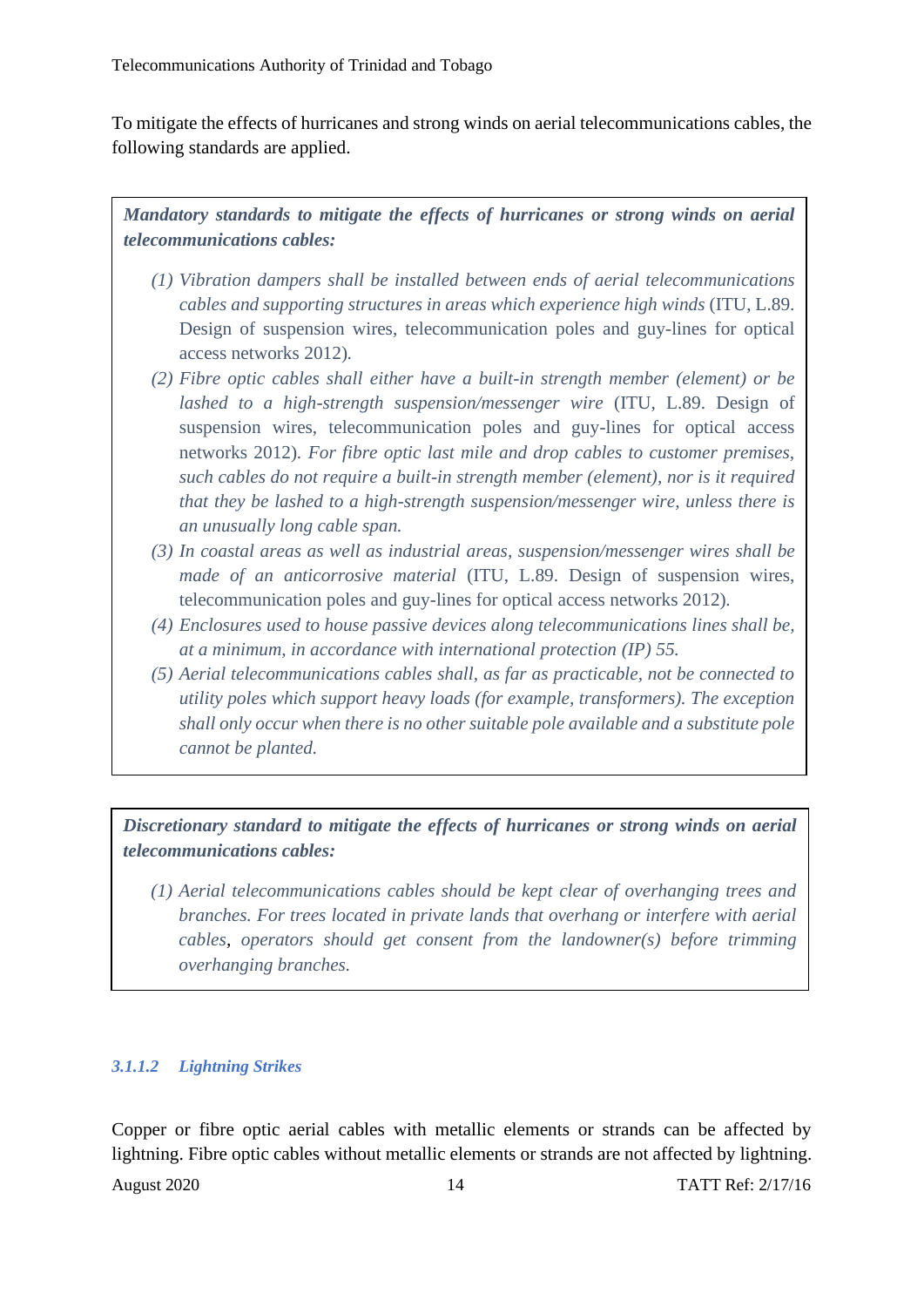Common ways of protecting aerial telecommunications cables from lightning strikes include: installation of an overhead ground wire (OGW) above the telecommunications cable with ample space between the conductor and the cable to prevent arcing; frequent grounding along the line of the telecommunications cable; grounding of metal strands along the line; and grounding of the cable at the point where the cable interfaces with a structure (ITU, ITU-T Recommendations - K.46. Protection of telecommunication lines using metallic symmetric conductors against lightning-induced surges 2012). There are standards employed for the grounding of aerial telecommunications cables. The common practice in Trinidad and Tobago is to utilise the following standard for grounding purposes: Trinidad and Tobago Electrical Wiring Code, Part 1: Low Voltage Installations (1<sup>st</sup> revision)-TTS 171: Part 1:2015. To mitigate the impact of lightning strikes on aerial telecommunications cables, the following standards are applied.

*Mandatory standards to mitigate the effects of lightning strikes on aerial telecommunications cables:*

- *(6) Aerial telecommunications cables shall be grounded along the cable route* (ITU, K.47. Protection of telecommunication lines against direct lightning flashes 2012)*.*
- *(7) Surge protective devices (SPDs) shall be installed between the active conductors and the cable shield, with the shield connected directly to ground* (ITU, K.47. Protection of telecommunication lines against direct lightning flashes 2012)*.*
- *(8) At points where aerial telecommunications cables which have metallic elements enter or exit structures, the cables shall be grounded* (ITU, K.47. Protection of telecommunication lines against direct lightning flashes 2012)*.*
- *(9) OGWs shall be installed above aerial telecommunications cables* (ITU, K.47. Protection of telecommunication lines against direct lightning flashes 2012)*. For telecommunications cables that either are located below a T&TEC (electricity) bare cable or have ground heights that are below the height of adjacent electricity poles, the installation of an OGW is not required.*
- *(10) OGWs shall be connected to ground* (ITU, K.47. Protection of telecommunication lines against direct lightning flashes 2012)*.*
- *(11) Hybrid fibre-coaxial (HFC) aerial cables shall be grounded every 300 meters.*
- *(12) Metal strands shall be grounded.*
- *(13) Grounding of aerial telecommunications cables shall conform to the Trinidad and Tobago Electrical Wiring Code, Part 1: Low Voltage Installations (1st revision)-TTS 171: Part 1:2015.*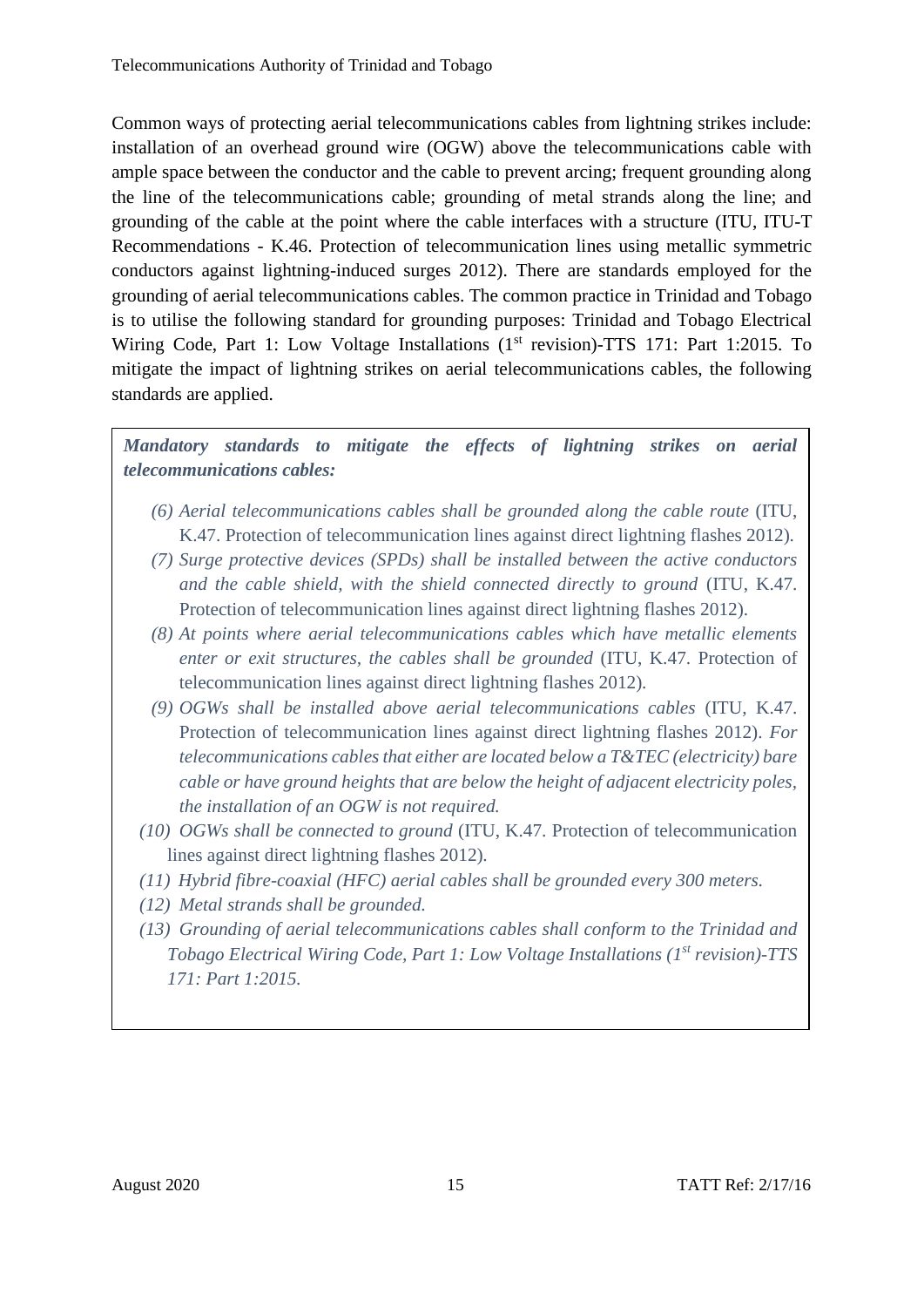# *3.1.1.3 Bush Fires*

The heat generated from a bush fire may cause the sheath and the core of an aerial cable to melt. The trimming of underlying bushes to a low height reduces the chance of aerial cables being damaged by bush fires. Service providers should ensure that underlying bushes are trimmed to a low height. To mitigate the impact of bush fires on aerial telecommunications cables, the following standard is applied.

*Discretionary standard to mitigate the effects of bush fires on aerial telecommunications cables:*

*(2) In areas where aerial telecommunications cables are deployed, underlying bush and vegetation should be trimmed to a low height.*

# *3.1.1.4 Tsunamis*

Aerial telecommunications cables deployed within coastal areas are at risk of being damaged by tsunamis. Running cable routes at higher ground levels (as far as practicable) along coastal areas reduces the chance of aerial telecommunications cables being damaged by tsunamis. To mitigate the effects of tsunamis on aerial telecommunications cables, the following standard is applied.

*Discretionary standard to mitigate the effects of tsunamis on aerial telecommunications cables:*

<span id="page-20-0"></span>*(3) As far as practicable, cable routes in coastal areas should be run at higher ground levels* (ITU, L.92. Disaster management for outside plant facilities 2012).

# **Technical Standards for Telecommunications Poles**

# *3.1.2.1 Hurricanes or Strong Winds*

The use of guyed structures to keep telecommunications poles vertical and in place reduces the impact of hurricanes on poles. In rural areas, guyed structures comprising guyed wires and guyed anchors should be used. In urban areas where space is restricted, sidewalk guys should be used. To mitigate the effects of hurricanes and strong winds on telecommunications poles, the following standards are applied.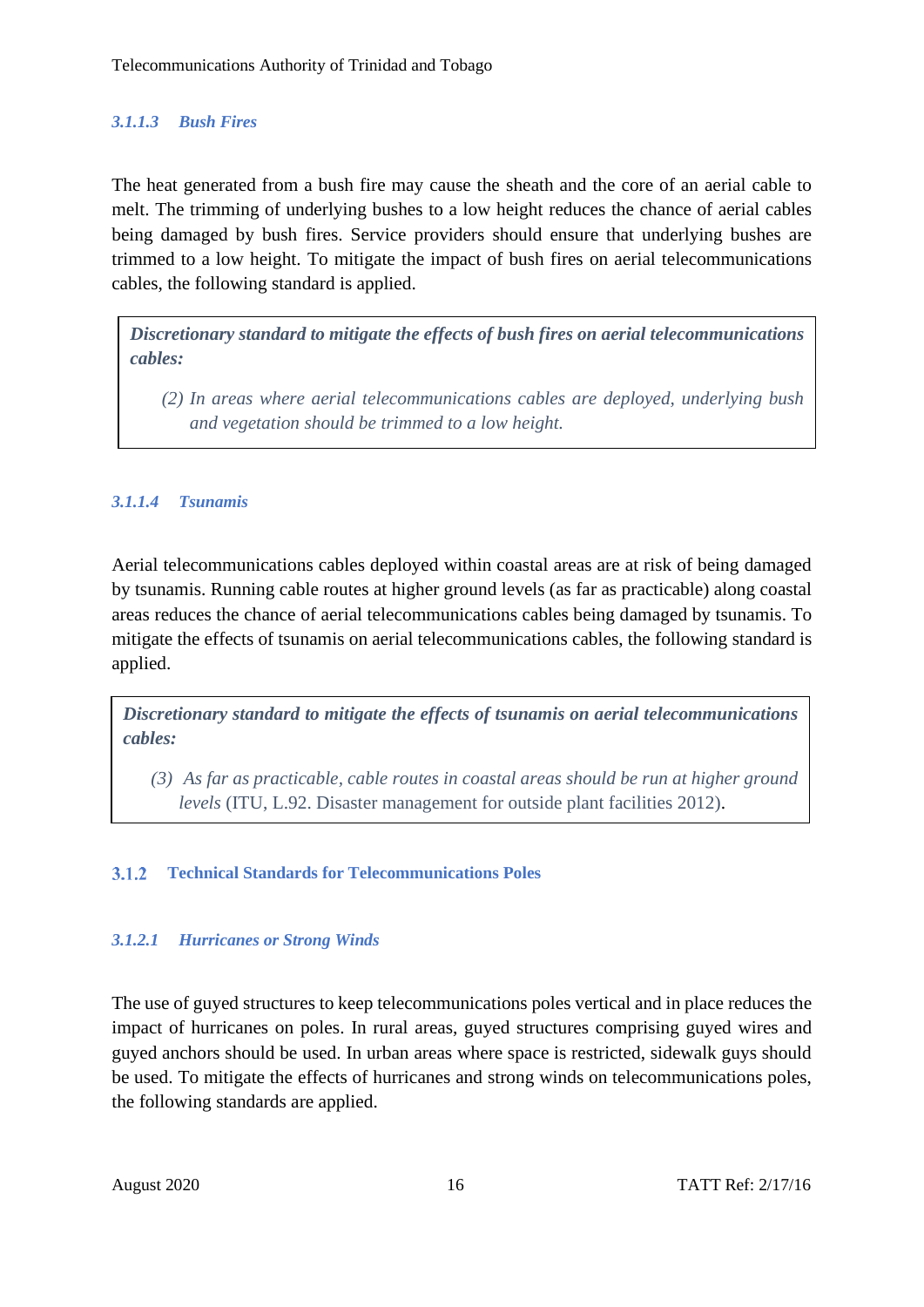*Mandatory standards to mitigate the effects of hurricanes or strong winds on poles owned by telecommunications operators:*

- *(14) In rural areas, guyed structures comprising guyed wires and guyed anchors shall be used to support telecommunications poles.*
- *(15) For corner poles and terminal poles, guyed wires shall be used.*
- *(16) In areas where wind conditions are at the highest, two guyed wires shall be attached to every second intermediate pole.*
- *(17) Guyed anchors shall be used to attach guyed wires to the ground, as follows:*
	- *i. Block-type guyed anchors shall be used in soft ground.*
	- *ii. Piton-type guyed anchors shall be used in soft ground which has other installations/anchors buried in the ground*.
	- *iii. Spikybolt-type guyed anchors shall be used for rocky/concrete surfaces*.
- *(18) In built-up areas, sidewalk guyed structures shall be used to support telecommunications poles.*

# *3.1.2.2 Bush Fires*

As wood is a combustible material, telecommunications poles made of wood are susceptible to being burnt and destroyed by bush fires. The construction of firebreaks around these poles, particularly those deployed in rural areas prone to bush fires, reduces the chance of poles being destroyed. To mitigate the effects of bush fires on telecommunications poles, the following standard is applied.

*Discretionary standard to mitigate the effects of bush fires on poles owned by telecommunications operators:*

*(4) Firebreaks should be constructed around the base of telecommunications poles, particularly those deployed in areas that are prone to bush fires* (ITU, L.92. Disaster management for outside plant facilities 2012)*.*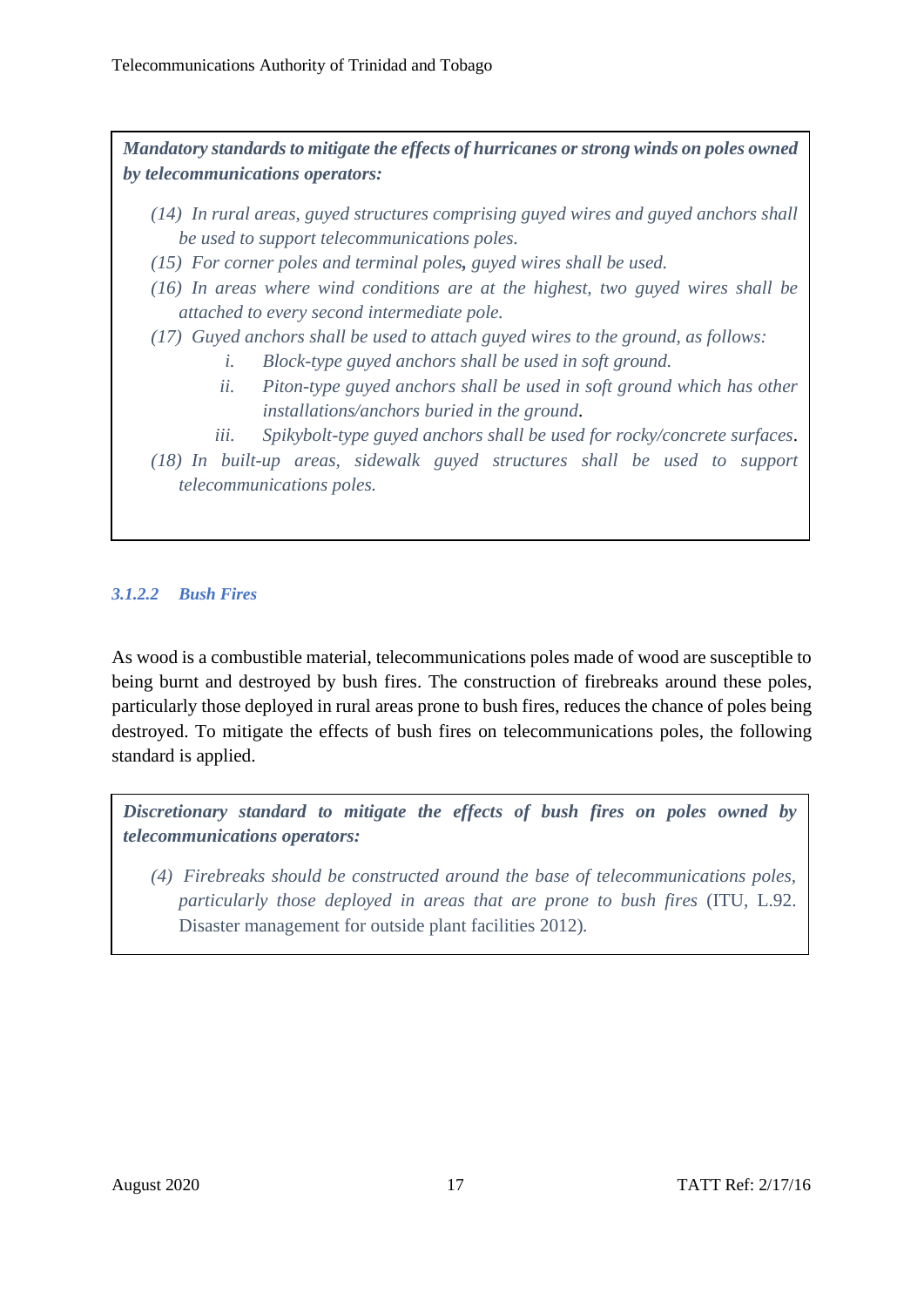# *3.1.2.3 Earthquakes*

Telecommunications poles have a great chance of falling during an earthquake if they are not buried deeply enough into the ground. The setting depth of a telecommunications pole is proportional to the length of the pole and should be, at a minimum, equal to 20% of the length of the pole. In soft ground, extra support should be given to the setting of the pole via pole anchors (ITU, Final report ITU-D Study group 2. Question 22 - 1/2. Utilization of telecommunications/ICTs for disaster preparedness, mitigation and response 2014). To mitigate the effects of earthquakes on the poles, the following standards are applied.

*Mandatory standards to mitigate the effects of earthquakes on poles owned by telecommunications operators:*

- *(19) The setting depth of telecommunications poles shall be, at a minimum, 20% of the length of the pole.*
- *(20) Pole anchors shall be used for the burial of telecommunications poles in soft ground.*

### *3.1.2.4 Landslides*

Telecommunications poles installed at the base of slopes that are prone to landslides have a high chance of falling if the severity of a landslide is great. The planting of telecommunications poles in areas prone to landslides should be avoided and the telecommunications cables should be installed in underground ducts buried in the roadway. To mitigate the effects of landslides on telecommunications poles, the following standards are applied.

*Discretionary standards to mitigate the effects of landslides on poles owned by telecommunications operators:* 

- *(5) Telecommunications poles should not be installed in areas known to be prone to landslides.*
- *(6) If practicable, telecommunications cables should be run underground in ducts buried beneath roadways in areas known to be prone to landslides.*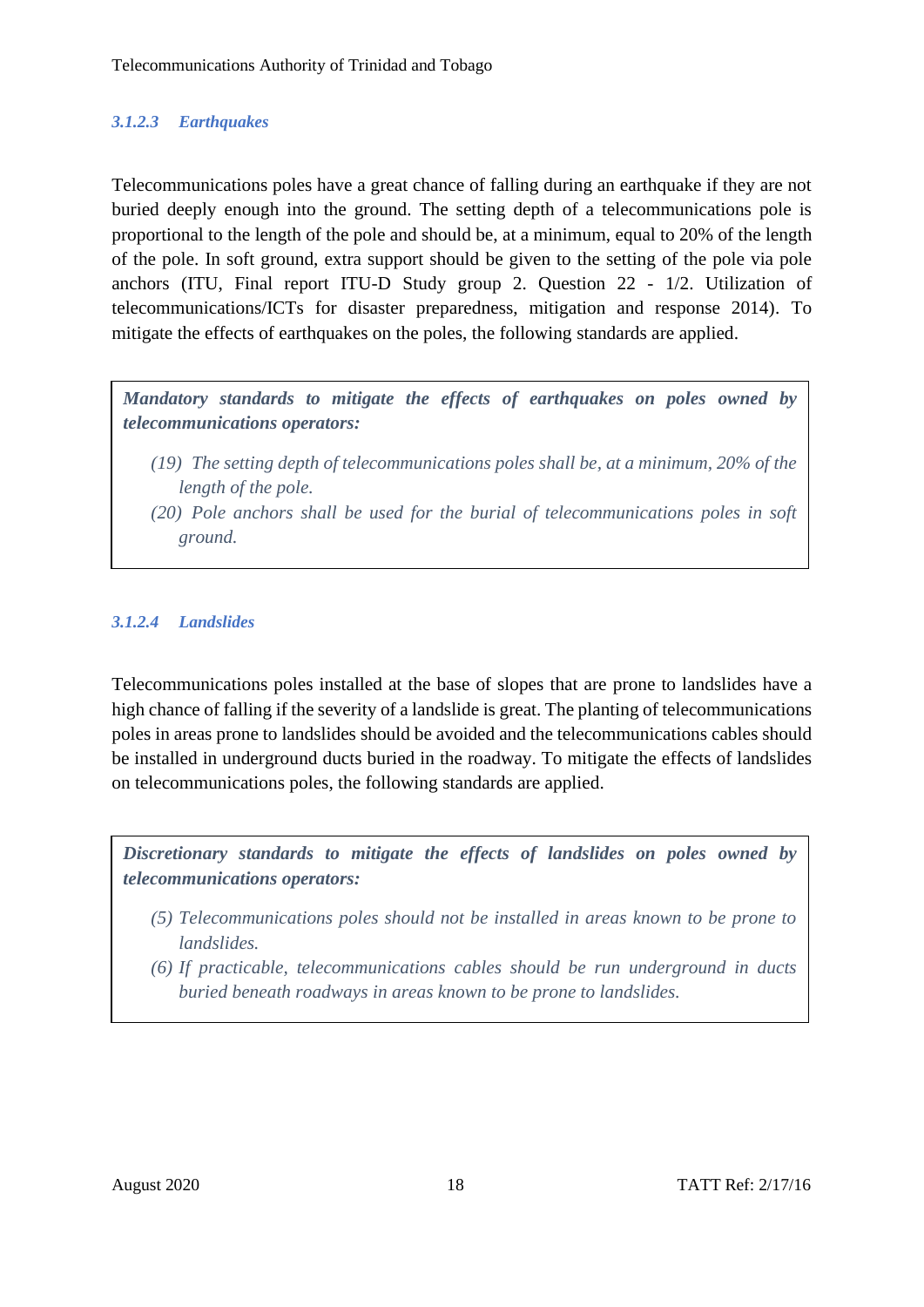#### <span id="page-23-0"></span>**Technical Standards for Telecommunications Manholes**  $3.1.3$

# *3.1.3.1 Earthquakes*

During an earthquake, the soil around a manhole may liquefy. Liquefication of the soil will cause the manhole to move or sink and, as a result, may cause the underground duct and cable connections housed within the manhole to break. Soil liquefaction countermeasures applied during the deployment of manholes reduces the chance of a manhole moving or sinking during an earthquake (ITU, L.92. Disaster management for outside plant facilities 2012). To mitigate the effects caused by earthquakes on manholes, the following standard is applied.

*Discretionary standard to mitigate the effects of earthquakes on telecommunications manholes:*

<span id="page-23-1"></span>*(7) Liquefaction countermeasures should be applied during the deployment of telecommunications manholes*.

### **Technical Standards for Underground Ducts and Cables**

### *3.1.4.1 Landslides*

On hills where there is loose soil, rainfall may cause landslides, resulting in damage to underground ducts and cables buried within the soil. If practicable, underground ducts and cables should be buried under roadways in areas prone to landslides. Poles are more susceptible to landslides than ducts buried under roadways. To mitigate the effects caused by landslides on underground ducts and cables, the following standard is applied.

*Discretionary standard to mitigate the effects of landslides on underground telecommunications ducts and cables:*

*(8) Underground ducts and cables should be buried under roadways in areas known to be prone to landslides.*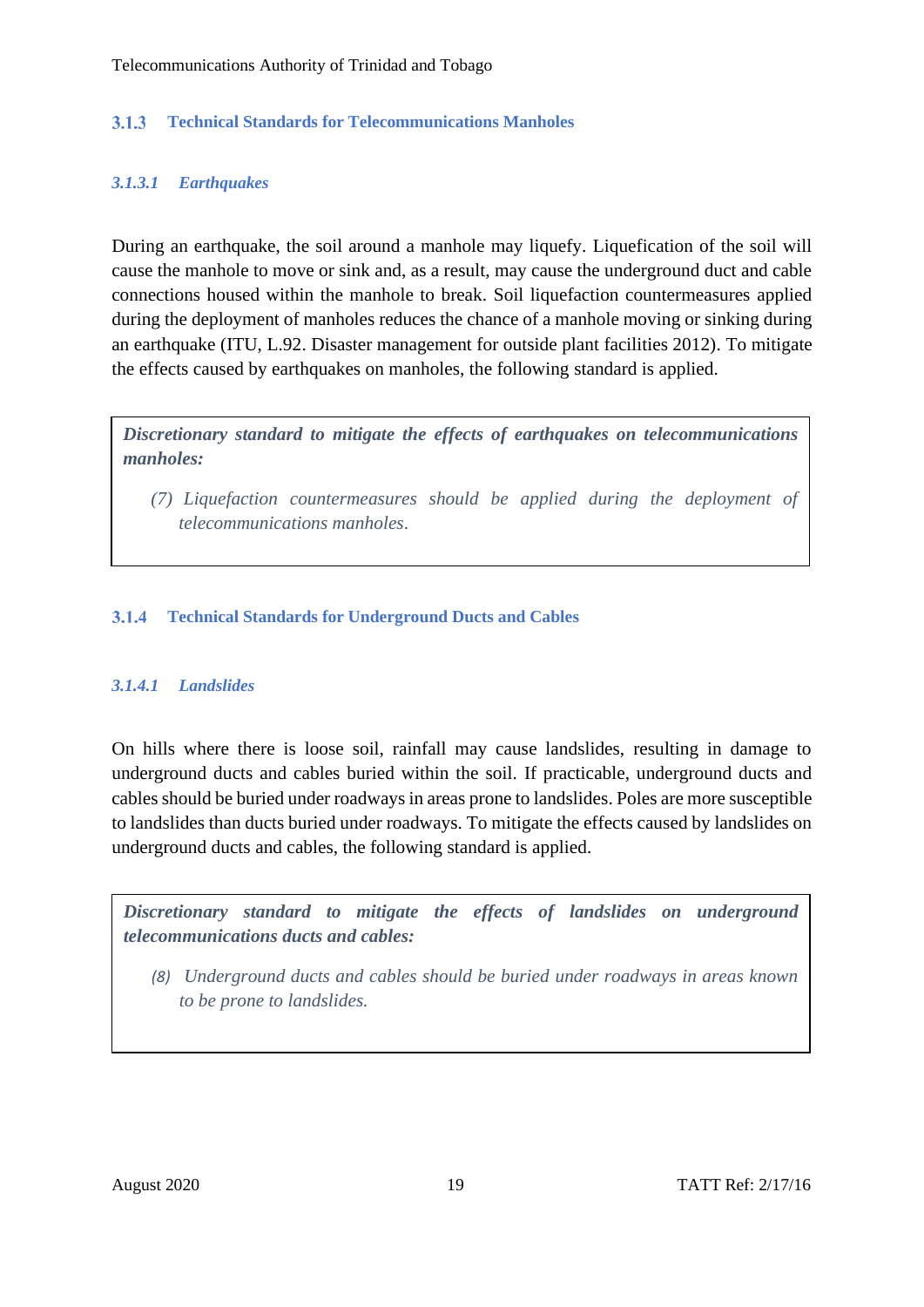# *3.1.4.2 Floods*

In times of flooding, underground duct and cable connections housed within manholes become vulnerable to water. By making these ducts and cable connections waterproof, there is less likelihood of water penetrating the cables. To mitigate the effects of flooding on such ducts and cables, the following standards are applied.

*Mandatory standard to mitigate the effects of floods on underground telecommunications ducts and cables:*

*(21) Joints connecting underground ducts and cables shall be properly water sealed*  (ITU, L.92. Disaster management for outside plant facilities 2012)*.*

*Discretionary standard to mitigate the effects of floods on underground telecommunications ducts and cables:*

*(9) Excess gaps where underground ducts enter the manhole should be sealed using foam filler* (ITU, L.92. Disaster management for outside plant facilities 2012).

# *3.1.4.3 Earthquakes*

During an earthquake, underground ducts tend to move and flex due to the movement of the ground and, if the duct is too rigid, it can break. PVC or polyethylene (PE) duct sleeves and self-adjusting joints installed along the duct (where applicable), as well as at its ends, allow a certain amount of movement and rotation to be accommodated throughout the duct. To mitigate the effects caused by earthquakes on underground ducts and cables, the following standards are applied.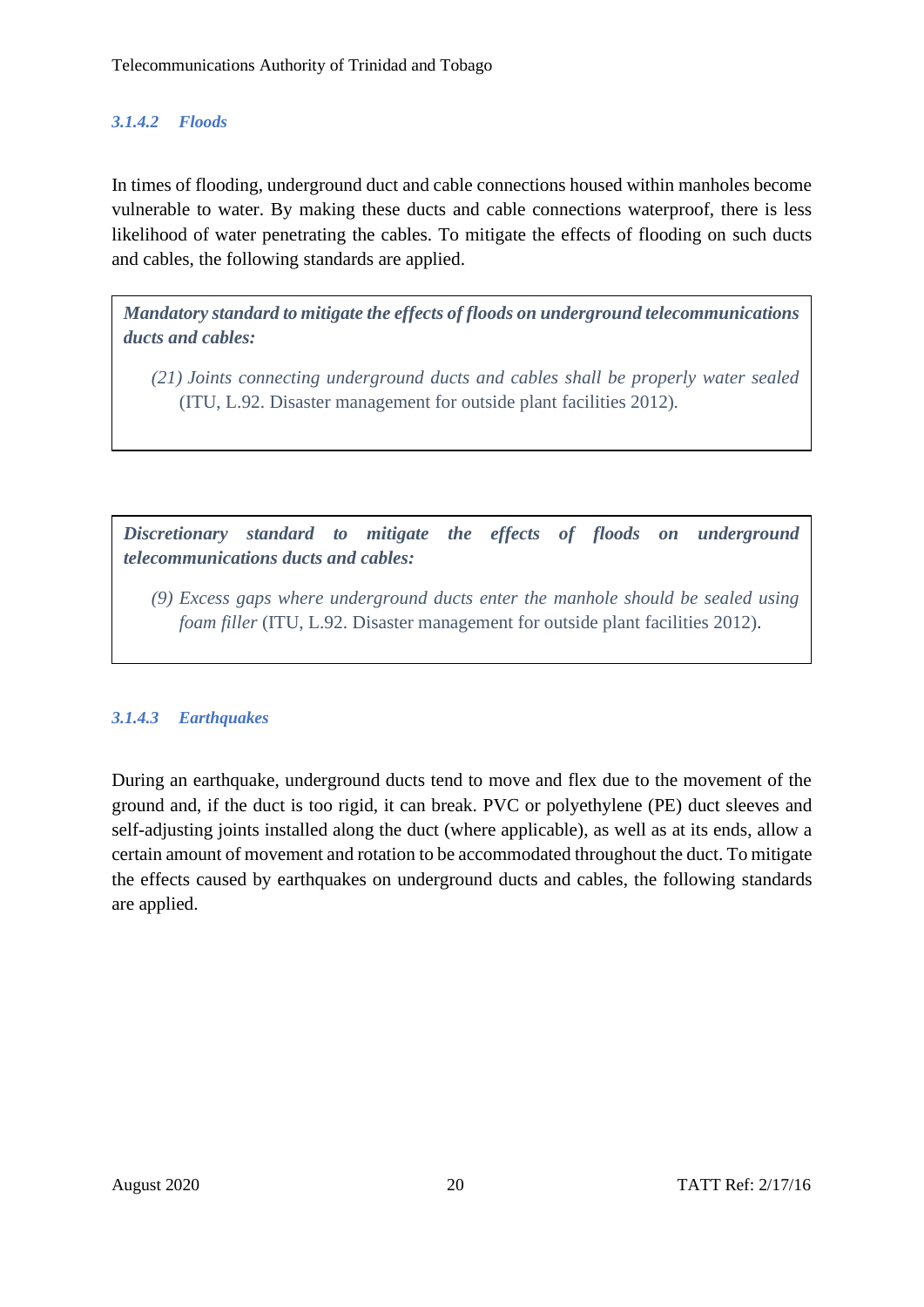*Mandatory standards to mitigate the effects of earthquakes on underground telecommunications ducts and cables:*

- *(22) Extendable joints shall be used along the length of the ducts (where applicable) as well as at the ends* (ITU, L.92. Disaster management for outside plant facilities 2012).
- *(23) Underground ducts made of either schedule 40 PVC, at a minimum, or high-density polyethylene (HDPE) shall be used. For underground ducts encased in reinforced concrete, drain, waste, vent (DWV) PVC can be used.*
- *(24) The standard specification of the PE conduit that shall be used is ASTM F2160 for solid-wall, HDPE conduits* (ITU, Final report ITU-D Study group 2. Question 22 - 1/2. Utilization of telecommunications/ICTs for disaster preparedness, mitigation and response 2014).

# *3.1.4.4 Tsunamis*

In Trinidad and Tobago, ducts and cables are normally strapped and run along the bottom of a bridge from one side to the other. A tsunami can cause the height and force of water entering river mouths to increase and this, in turn, may damage the conduit strapped to the bottom of the bridge. By running conduits under riverbeds or strapping them to the side of the bridge not facing the sea, depending on the type of bridge, the force of the water entering the river would be less detrimental to the conduits. To mitigate the effects of tsunamis on underground ducts and cables, the following standard is applied.

*Discretionary standard to mitigate the effects of tsunamis on underground telecommunications ducts and cables:*

*(10) In coastal areas, conduits used to deploy telecommunications cables across bridges that are not constructed with reinforced steel or concrete should be run underneath riverbeds* (ITU, L.92. Disaster management for outside plant facilities 2012)*. Conduits used to deploy telecommunications cables across bridges constructed with reinforced steel and concrete should be attached to the side of the bridge that does not face the sea.*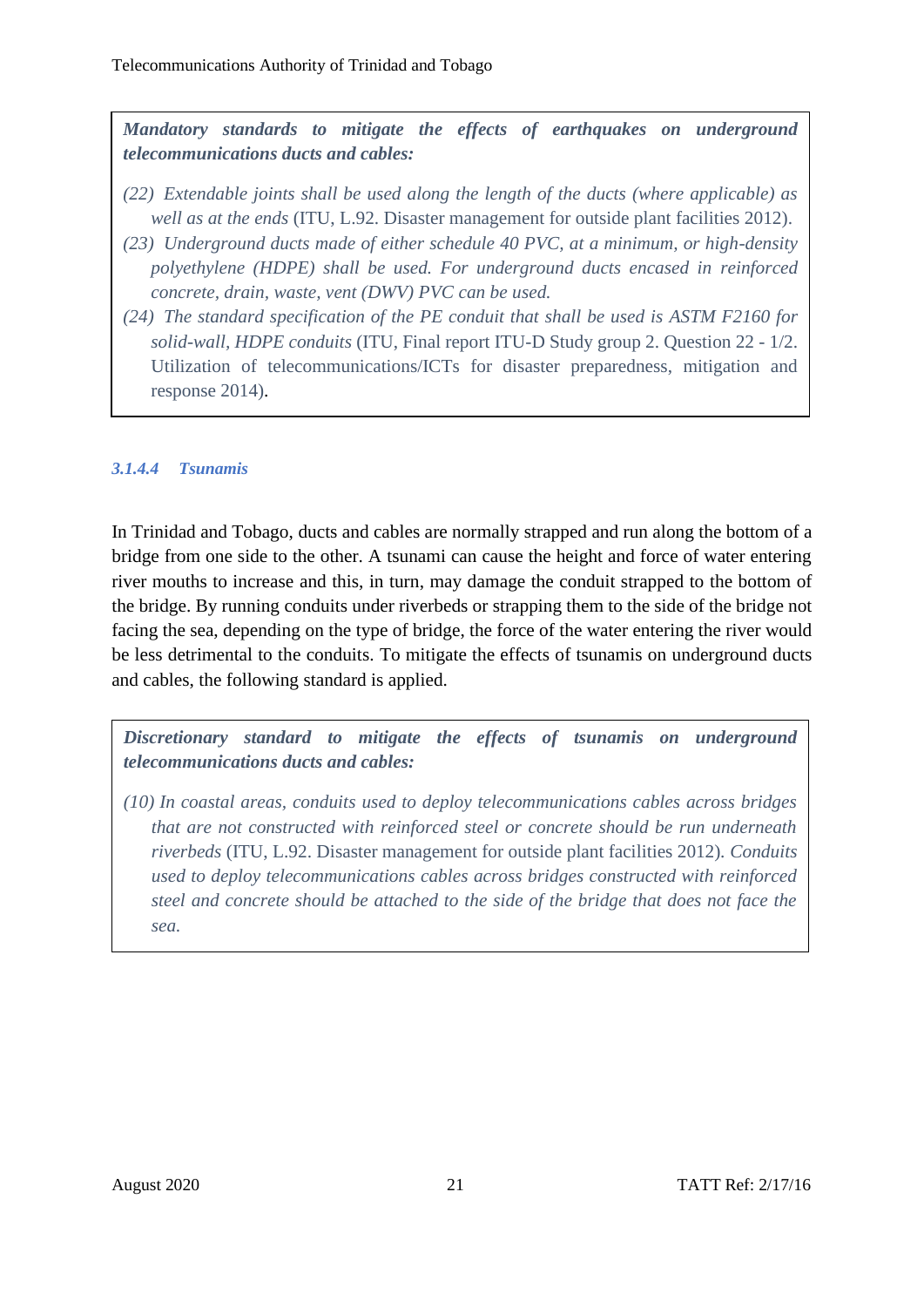#### <span id="page-26-0"></span>**Technical Standards for Passive Cross-Connect Cabinets and Pedestals**  $3.1.5$

### *3.1.5.1 Floods*

Cross-connect cabinets are generally installed low to the ground and, as a result, are susceptible to being submerged due to flooding. Water may penetrate under the sleeves of the telecommunications cables terminated in the cabinet, thereby causing line degradation. The installation of cross-connect cabinets at heights above flood lines, as well as outfitting the cabinets with waterproof doors, reduces the chance of cross-connect cabinets being submerged during flooding. In areas that are prone to flooding, cross-connect cabinets should be installed on H-frames. Pedestals used to house passive devices like taps, nodes and couplers should be water sealed. To mitigate the damage caused by floods on passive cross-connect cabinets and pedestals, the following standards are applied.

*Mandatory standards to mitigate the effects of floods on passive cross-connect cabinets and pedestals:*

- *(25) Passive cross-connect cabinets shall be outfitted with waterproof doors.*
- *(26) In areas that are prone to flooding, passive cross-connect cabinets shall be installed on H frames at a sufficient height above known floodwater levels. Concrete pads may be utilised as an alternative, once the topography of the area allows for the same height advantage as an H frame. For passive cross-connect cabinets weighing 200 pounds or less, such cabinets can be installed on single concrete poles.*
- *(27) For pedestals, protection against dust and resistance to water shall be applied, at a minimum, in accordance with international protection (IP) 68.*

### *3.1.5.2 Tsunamis*

Within coastal areas, passive cross-connect cabinets are susceptible to damage by tsunamis. The installation of passive cross-connect cabinets at higher ground (where practicable), on H frames or, also where applicable, on concrete poles along coastal areas, reduces the chance of passive cross-connect cabinets being damaged by tsunamis. To mitigate the effects of tsunamis on passive cross-connect cabinets, the following standard is applied.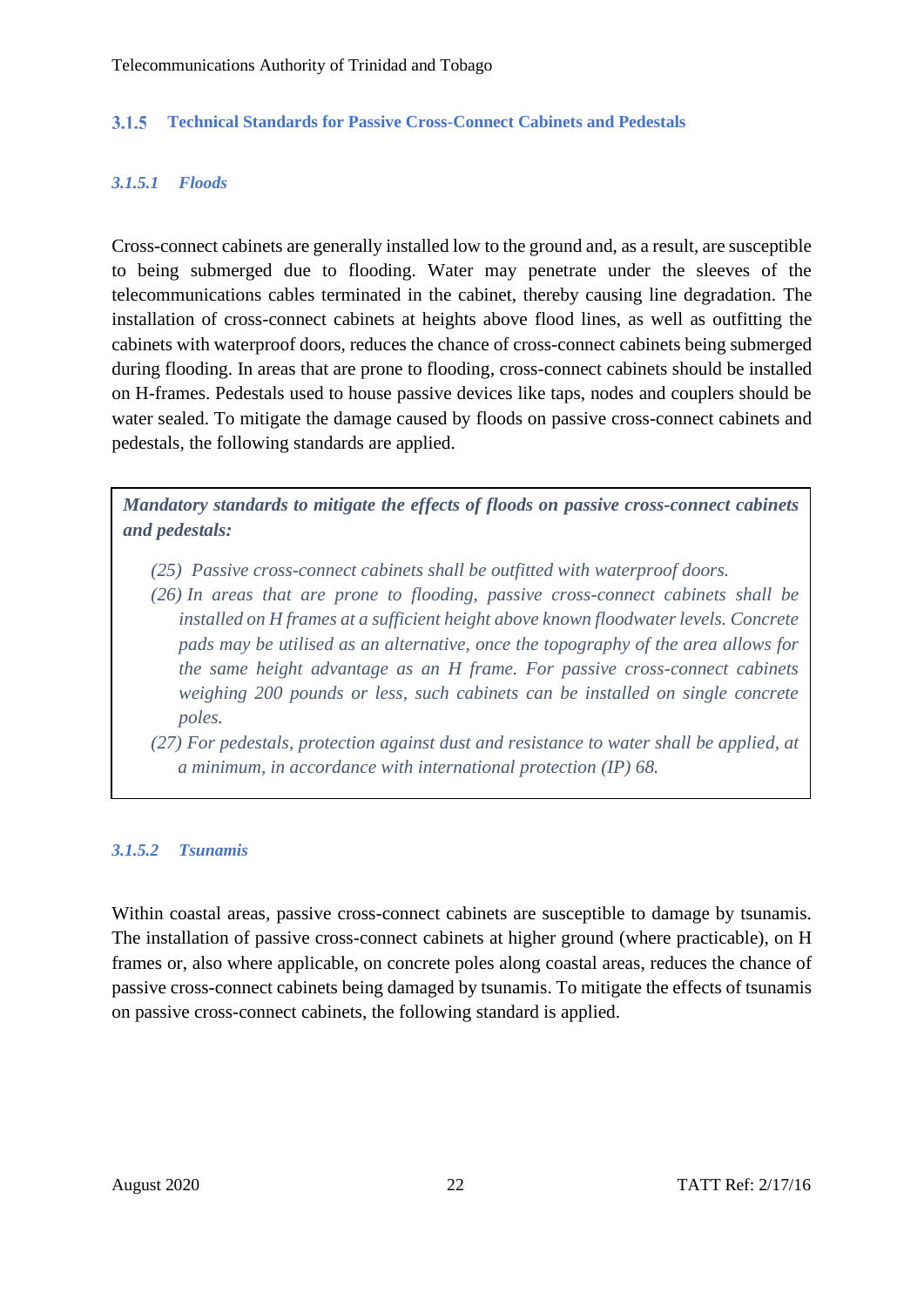*Discretionary standard to mitigate the effects of tsunamis on passive cross-connect cabinets:*

*(11) In coastal areas, passive cross-connect cabinets should be installed at higher ground (where practicable) or on H frames at a sufficient height above the ground. For passive cross-connect cabinets weighing 200 pounds or less, such cabinets can be installed on single concrete poles.*

# <span id="page-27-1"></span><span id="page-27-0"></span>**3.2 Technical Standards to Mitigate the Effects of Man-Made Disasters**

# **Technical Standards for Underground Ducts and Cables**

Concrete encasements constructed below the ground surface to cover the tops of underground ducts reduce the chance of damage caused to underground ducts and cables during unauthorised or unplanned excavations. These concrete encasements should be implemented for underground ducts which are buried less than 30 inches below the surface (United States Department of Agriculture 2002). To prevent damage to underground telecommunications ducts and cables by unauthorised or unplanned excavations, the following standards are applied.

*Mandatory standards to mitigate the damage caused to underground ducts and cables by unauthorised or unplanned excavations:*

- *(28) For underground ducts which are buried less than 30 inches below street level, concrete encasements covering the top of the duct shall be constructed.*
- <span id="page-27-2"></span>*(29) Caution tape shall be placed on top of concrete encasements constructed to cover underground ducts.*

# **Technical Standards for Aerial Telecommunications Cables**

# *3.2.2.1 Destruction by Vehicles*

Aerial telecommunications cables may become damaged if they come in contact with high vehicles. The height of aerial cables from the ground, inclusive of sag, should be a minimum of 15 feet, five inches, where practicable, to allow sufficient clearance for high vehicles. To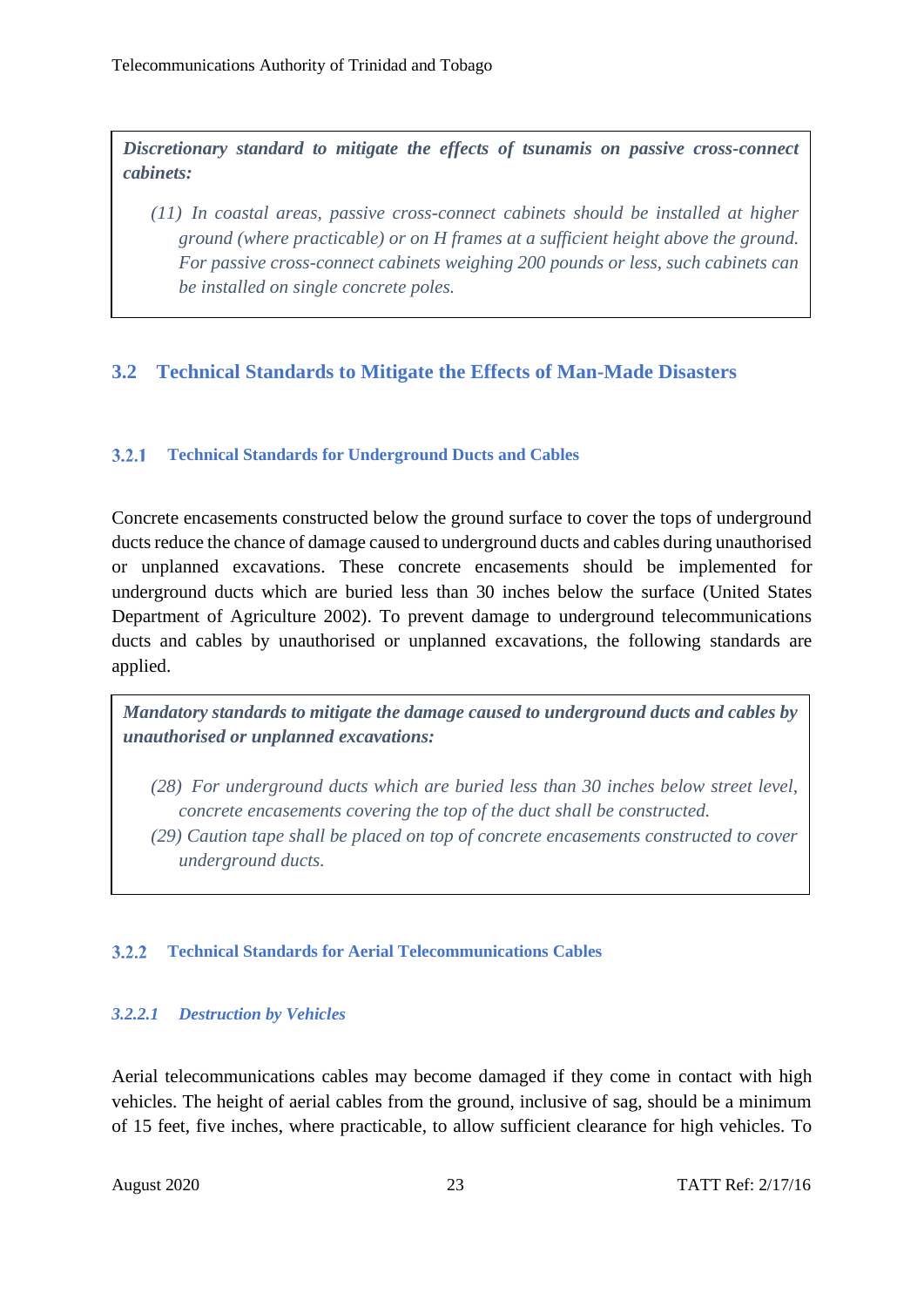mitigate the damage caused by vehicles to aerial telecommunications cables, the following standard is applied.

*Discretionary standard to mitigate the damage caused by high vehicles to aerial telecommunications cables:*

*(12) Where practicable, the minimum ground height of aerial telecommunications cables running across roads (inclusive of sag) should be 15 feet, five inches (15 ft 5 in)* (Coldrocks n.d.)*.*

# *3.2.2.2 Unauthorised Burning of Debris*

The burning of debris or rubbish on roadsides may result in damage to low-hanging aerial telecommunications cables. The ground height of aerial cables running along the sides of roads should be a minimum of 15 feet, five inches, to reduce the possibility of damage to aerial telecommunications cables from burning debris. To mitigate the damaging effects to aerial telecommunications cables caused by the burning of debris, the following standard is applied.

*Discretionary standard to mitigate the damage to aerial telecommunications cables caused by the burning of debris:*

*(13) Minimum ground height of aerial telecommunications cables running along the sides of roadways (inclusive of sag) should be 15 feet, five inches* (Coldrocks n.d.)*.*

# *3.2.2.3 Tree Pruning*

The trimming of tree branches hanging over aerial telecommunications cables may result in cables being damaged if falling branches hit them. Tree branches located near aerial telecommunications cables should be trimmed by personnel or contractors authorised by the operators, thereby reducing the probability of damage to aerial cables from falling branches. To mitigate the damage caused by tree pruning to aerial telecommunications cables, the following standard is applied.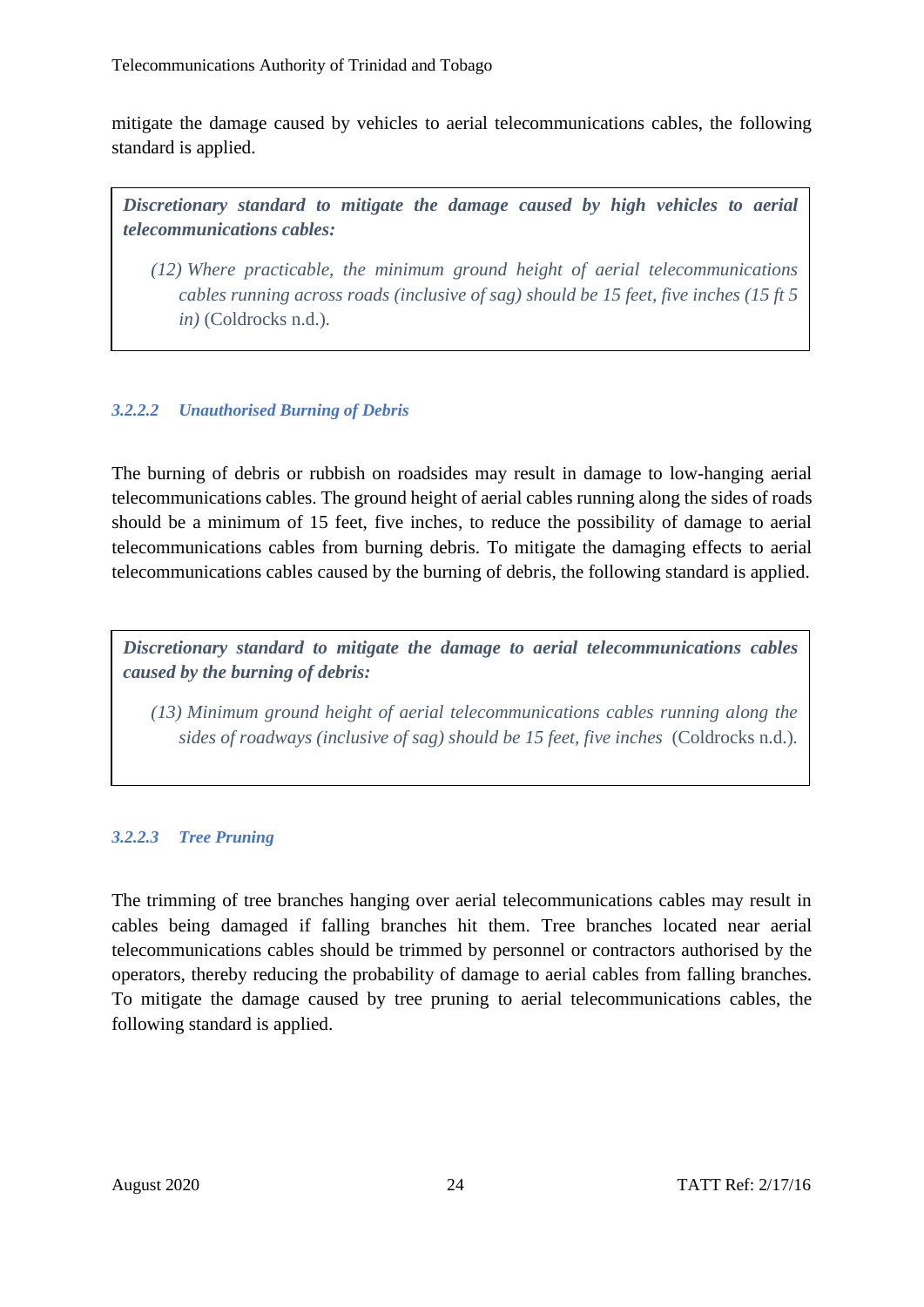*Discretionary standard to mitigate the damage caused by tree pruning on aerial telecommunications cables:*

*(14) Aerial telecommunications cables should be kept clear of overhanging trees and branches. For trees located in private lands, operators should get consent from the landowner(s) before trimming branches that overhang or interfere with aerial cables.* 

# *3.2.2.4 Theft of Copper Aerial Telecommunications Cables*

There have been a significant number of instances where copper aerial telecommunications cables have been cut and stolen. In areas prone to such theft, these cables should, as far as practicable, be run in underground ducts. To mitigate the theft of copper aerial telecommunications cables, the following standard is applied.

*Discretionary standard to mitigate the theft of copper aerial telecommunications cables:*

*(15) In areas prone to theft of copper aerial telecommunications cables, these cables should, as far as practicable, be run in underground ducts.*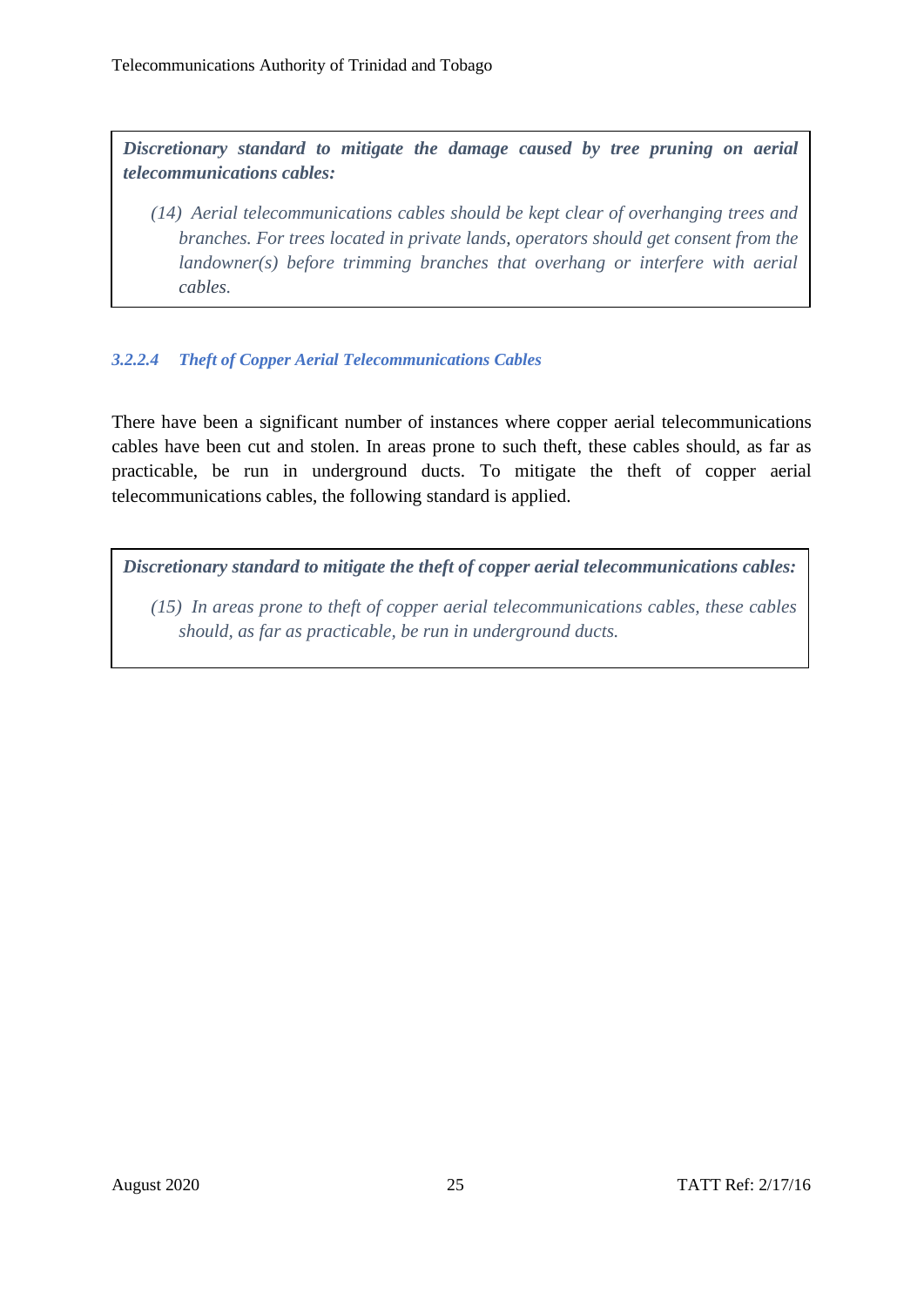# <span id="page-30-0"></span>**4 Technical Standards to Enhance the Resilience of the Access Network (Active Electronic Devices)**

Active access network devices such as MSANs are located either in controlled buildings or in outdoor cabinets. Outdoor cabinets used to house MSANs should be designed with consideration being made to the following elements: environmental protection and related sealing requirements, mechanical protection, thermal management, electrical powering (ITU, L.70. Managing active electronics in the outside plant 2007), and protection against theft. To enhance the resilience of access network active electronic devices such as MSANs, the following standards are applied.

*Mandatory standards to enhance the resilience of access network active electronic devices:*

- *(30) For outdoor cabinets used to house multi-service access nodes (MSANs), protection against dust and resistance against jets of water shall be applied, at a minimum, in accordance with international protection (IP) 55 of the specification IEC 60529* (ITU, L.70. Managing active electronics in the outside plant 2007).
- *(31) Outside cabinets used to house MSANs shall be able to withstand 20.00 joules of impact energy, in accordance with IK code 10 of the specification IEC 62262* (ITU, L.70. Managing active electronics in the outside plant 2007)*.*
- *(32) The temperature within the structure used to house MSANs shall always be within the operational temperature range of the equipment* (ITU, L.70. Managing active electronics in the outside plant 2007)*.*
- *(33) Each building or outdoor cabinet used to house MSANs shall be wired to accommodate back-up power* (ITU, L.70. Managing active electronics in the outside plant 2007)*.*
- *(34) Outdoor cabinets used to house MSANs shall be properly secured.*
- *(35) Back-up power generators shall*, *without refueling, have the capability of supporting full equipment load and building ancillary services load, for a period of eight to 12 hours, to buildings which house MSANs.*
- *(36) A supply of fuel capable of running standby generators (if deployed) for one week shall be on site at buildings which house MSANs.*
- *(37) For outdoor cabinets which do not have a standby generator, back-up power*  batteries or fuel cell technology shall have the capability of supporting full *equipment load for a minimum period of six hours.*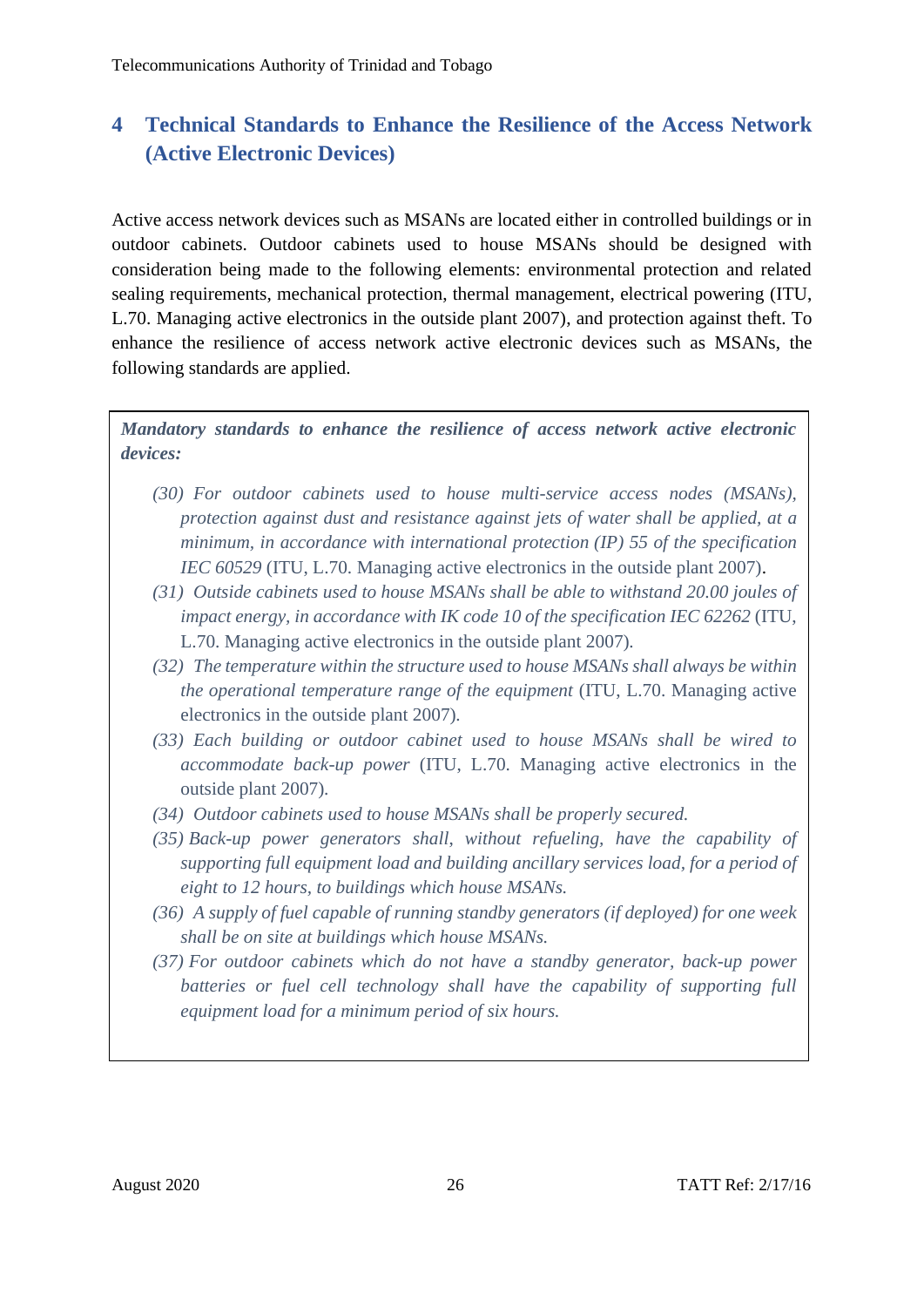# <span id="page-31-0"></span>**5 Technical Standards for Optical Transport Networks**

<span id="page-31-1"></span>Technical standards to enhance the resilience of optical transport networks (OTNs) are outlined in this section.

# **5.1 Technical Standards to Implement Redundancy**

The most common mode of redundancy deployed in OTNs is ring topology. If there is a break in one of the spans of the ring, the signal is transmitted through the opposite direction of the ring to the destination node. In a single fibre ring topology, two separate breaks in the fibre within different spans of the ring may prevent a signal from reaching its destination node. By utilising a second fibre within the ring to act as a protective fibre, signals can be switched from the broken fibre to the protective one, using automatic protection switching (APS) to reach the destination node (ITU 2014). Microwave systems may also be implemented as a redundant transport network. However, microwave systems may not be able to provide full redundancy to fibre optic transport networks. To implement redundancy within OTNs, the following standards are applied.

*Mandatory standards to implement redundancy in optical transport networks (OTNs):*

- *(38) For a national, major or minor territorial public fixed telecommunications network, a ring topology or a point-to-point fibre link with redundant electronics and physically diverse paths shall be deployed within OTNs.*
- *(39) APS shall be deployed within an OTN ring or a point-to-point fibre link.*
- <span id="page-31-2"></span>*(40) Where a microwave system is deployed to provide redundancy, full restoration of traffic shall be required.*

# **5.2 Technical Standards to Withstand the Effects of Natural and Man-Made Disasters**

OTN devices are generally housed in either a building or shelter. Structures used to house OTN devices should be constructed to withstand the effects of hurricanes and earthquakes and resilient against man-made disasters, such as power outages and malicious damage to cable infrastructure connected to the structure or equipment. To mitigate the effects of natural and man-made disasters on OTN nodes, the following standards are applied.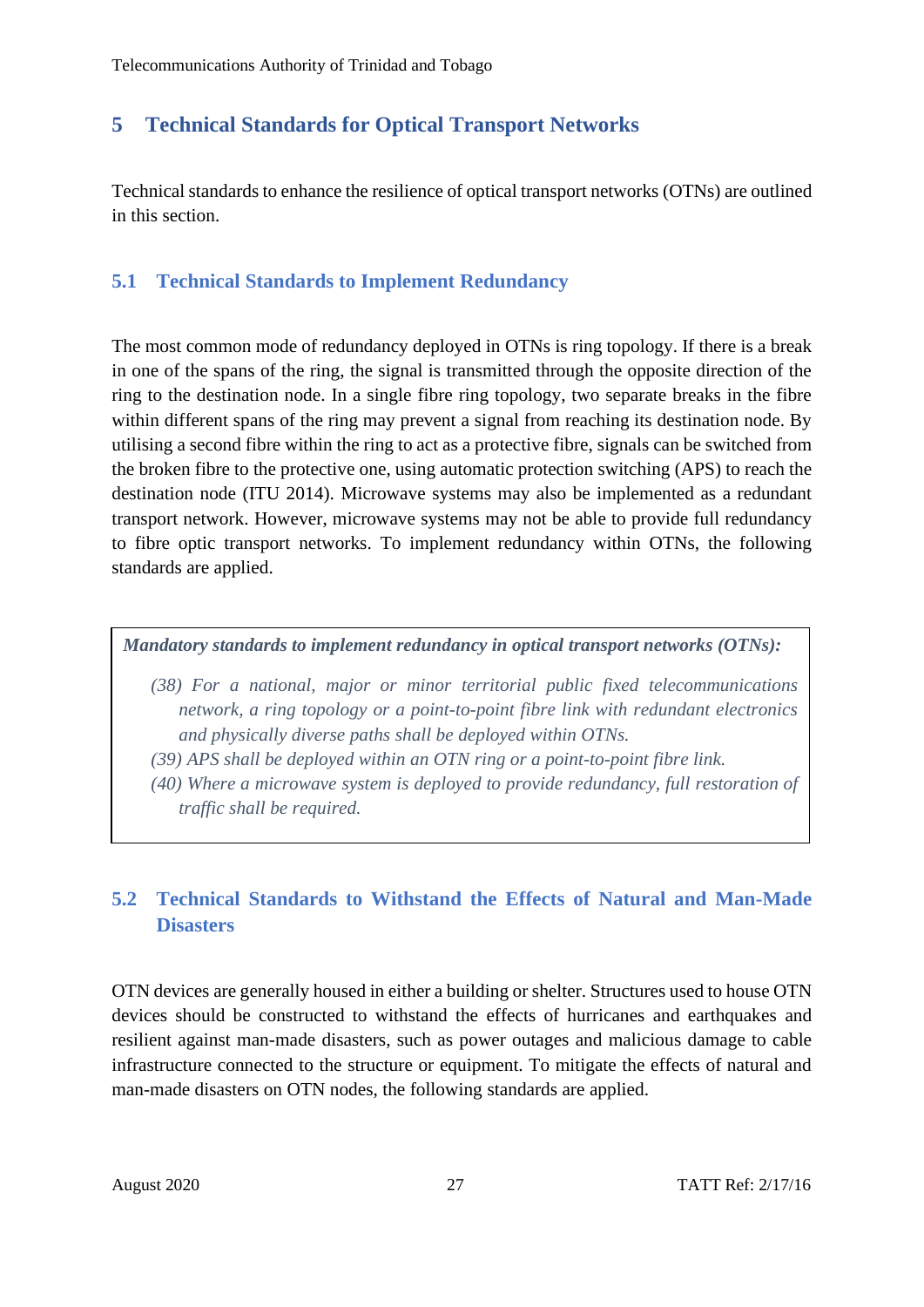*Mandatory standards to mitigate the effects of both natural and man-made disasters on optical transport network (OTN) nodes:*

- *(41) Buildings that house OTN nodes shall comply with internationally recognised building codes adopted in Trinidad and Tobago.*
- *(42) Shelters that house OTN nodes shall be designed to withstand hurricanes up to Category 4.*
- *(43) Shelters housing OTN nodes shall be designed to withstand earthquakes up to a magnitude of 7 on the Richter scale.*
- *(44) Structures that house OTN nodes shall be constructed with two physically separate cable entrances.*
- *(45) Structures housing OTN nodes shall be equipped with stand-by power facilities and batteries.*
- *(46) Stand-by power facilities shall have the following features:*
	- *I. Automatic load transfer*
	- *II. Capability of supporting full equipment and building ancillary service loads for a period of one week without refueling*
- *(47) Opposite sides of the OTN ring topology shall be run on opposite sides of the road (as long as there is adequate road reserve) in areas where there is no readily available diverse physical path.*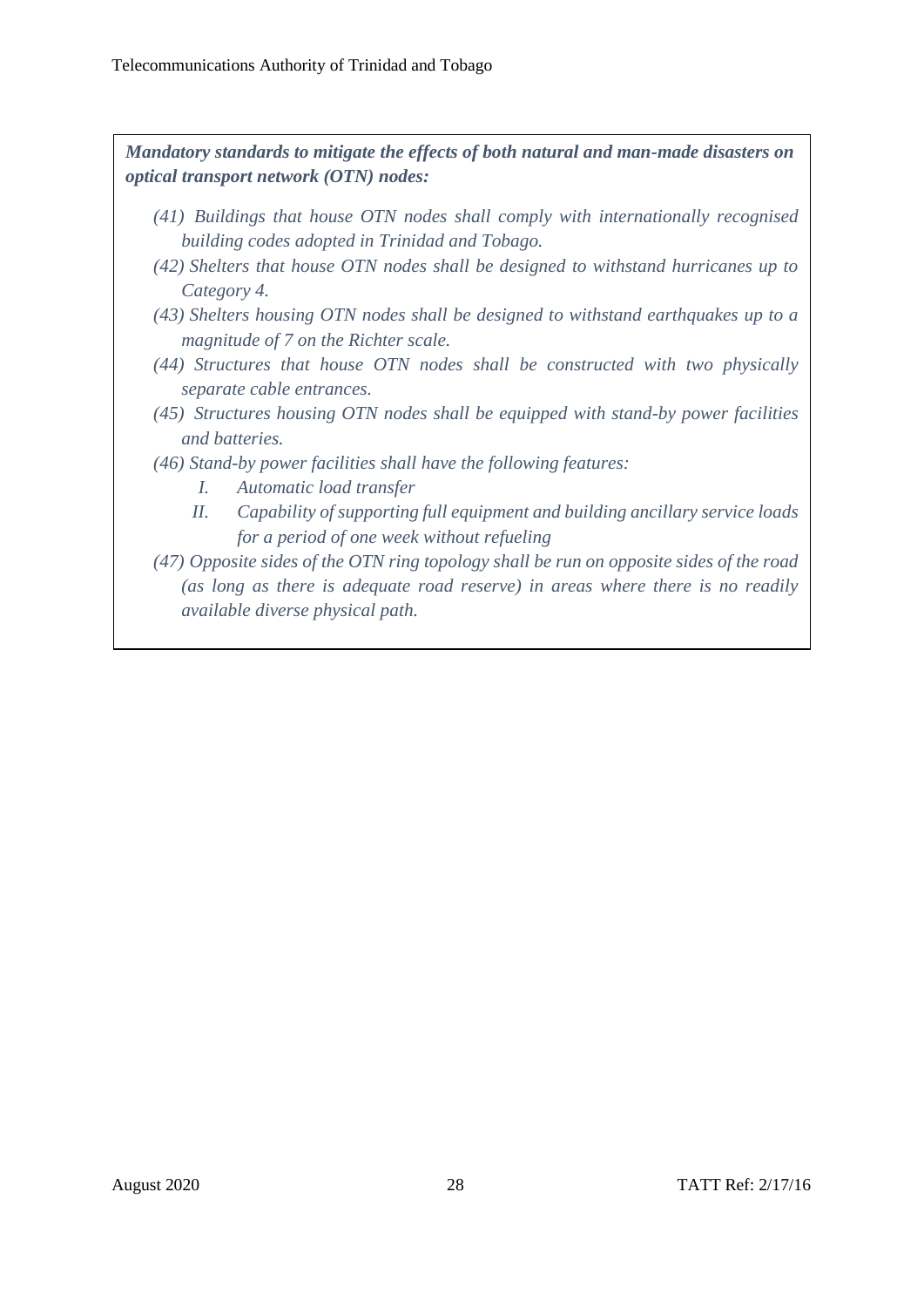# <span id="page-33-0"></span>**6 Technical Standards for Points of Interconnection or Switches**

<span id="page-33-1"></span>Technical standards to enhance the resilience of POIs are applied in this section.

# **6.1 Technical Standards to Implement Redundancy**

In the past, technical issues at a POI have caused disruption in the telecommunications services between the operators served by that POI. A second POI acting as a redundant POI eliminates or significantly reduces the duration of the disruption of inter-operator traffic. To mitigate the effects caused by technical failures at a POI, the following standard is applied.

*Mandatory standard to implement redundancy to points of interconnection (POIs):*

<span id="page-33-2"></span>*(48) Public fixed telecommunications operators from whom interconnection services are requested shall have two separate POIs at distinct geographical locations.*

# **6.2 Technical Standards to Withstand the Effects of Natural and Man-Made Disasters**

POI equipment is normally housed in local exchanges, trunk exchanges or international exchanges belonging to the corresponding operator(s). Considering the vital need for telecommunications services between operators in times of emergency, buildings which house POIs should be constructed to be resilient against both natural disasters, such as hurricanes and earthquakes, and man-made disasters such as power outages.

In times of natural and man-made disasters, telecommunications networks become congested, causing overloading of the switching network. Features such as congestion detection and traffic control functionality within the switching network, and emergency voice call prioritisation should be applied to control network congestion (ITU 2017).

To mitigate the effects of natural and man-made disasters on buildings used to house POIs, the following standards are applied.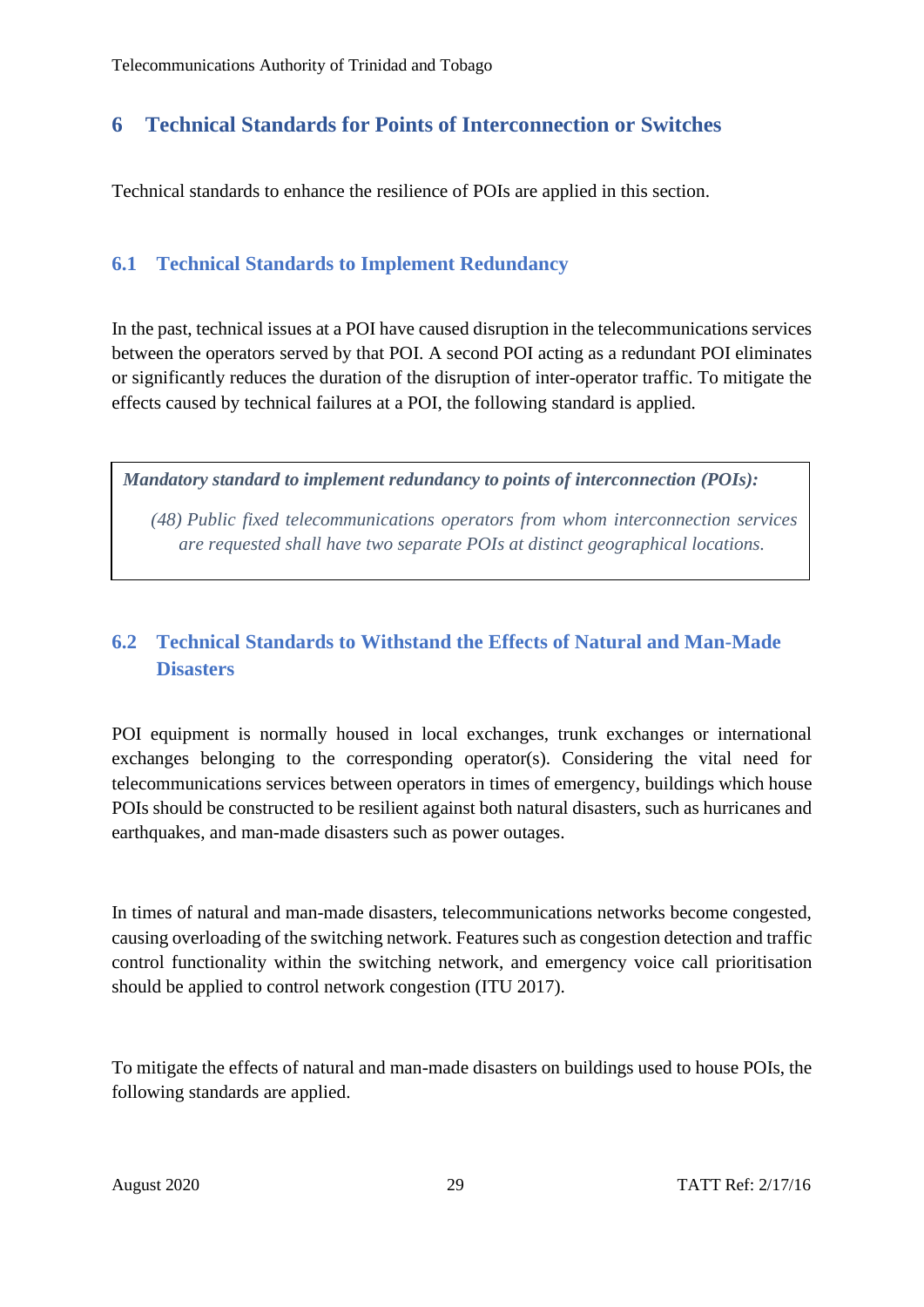*Mandatory standards to mitigate the effects of natural and man-made disasters on buildings used to house points of interconnection (POIs):*

- *(49) Buildings which house POIs shall comply with internationally recognised building codes adopted in Trinidad and Tobago.*
- *(50) Switches shall be installed with congestion detection and traffic control functionality.*
- *(51) Switches shall have the functionality to prioritise calls to emergency services.*
- *(52) Buildings that house POIs shall have stand-by power facilities.*
- *(53) Stand-by power facilities shall have the following features:*
	- *I. Automatic load transfer feature*
	- *II. Capability of supporting full equipment and building ancillary service loads for a period of one week without refueling*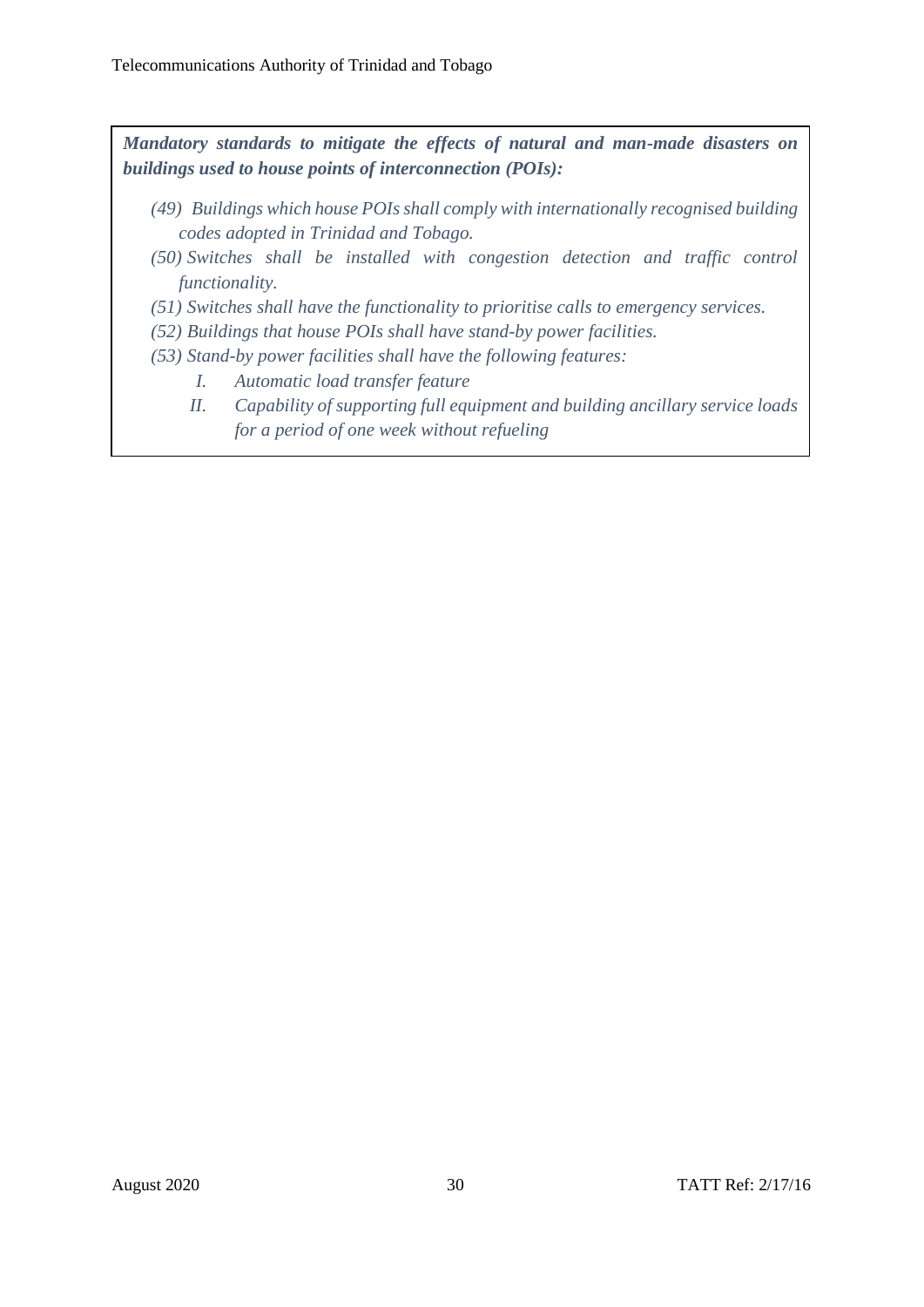<span id="page-35-0"></span>Telecommunications Authority of Trinidad and Tobago

# **References**

- Coldrocks. n.d. *National Electrical Safety Code (NESC).* http://www.coldrocks.com/nesc/NESC\_vertical\_clearance.php.
- Commission, International Electrotechnical. 2017. *Webstore, IEC 62262:2002.* https://webstore.iec.ch/publication/6673.
- Commission, New York State Public Service. n.d. *Clearances and Heights for Overhead Utility Conductors.* http://nyfb.org/img/topic\_pdfs/file\_j4dzhegksw.pdf.
- Dictionary, Business. n.d. *Business Dictionary.* http://www.businessdictionary.com/definition/manmade-disaster.html.
- Fujitsu. n.d. *Multi-service Access Nodes (MSANs): Gateways to Next-generation Network (NGN).* https://www.fujitsu.com/global/documents/about/resources/publications/fstj/archives/vol42- 4/paper02.pdf.
- International, ASTM. n.d. *Standards and Publications.* https://www.astm.org/Standards/F2160.htm.
- ITU. 2014. "Final report ITU-D Study group 2. Question 22 1/2. Utilization of telecommunications/ICTs for disaster preparedness, mitigation and response." Study group. https://www.itu.int/dms\_pub/itu-d/opb/stg/D-STG-SG02.22.1-2014-PDF-E.pdf.
- ITU. 2013. "ITU Handbook "Telecommunication outside plants in areas frequently exposed to natural disasters"."
- ITU. 2012. "ITU-T Recommendations K.46. Protection of telecommunication lines using metallic symmetric conductors against lightning-induced surges." Recommendation.
- ITU. 2014. "ITU-T Recommendations- G.873.1. Optical transport network (OTN): Linear protection." Recommendation.
- ITU. 2000. "ITU-T Recommendations. Protection of optical fibre cables." Recommendation. http://www.itu.int/ITU-T/recommendations/rec.aspx?id=4905&lang=en.
- —. 2012. "K.47. Protection of telecommunication lines against direct lightning flashes." *ITU-T Recommendations.* http://www.itu.int/itu-t/recommendations/rec.aspx?rec=11631.
- —. 2007. "L.70. Managing active electronics in the outside plant." *ITU-T Recommendations.* http://www.itu.int/itu-t/recommendations/rec.aspx?rec=9145.
- —. 2012. "L.89. Design of suspension wires, telecommunication poles and guy-lines for optical access networks." *ITU-T Recommendations.* http://www.itu.int/itut/recommendations/rec.aspx?rec=11530.
- —. 2012. "L.92. Disaster management for outside plant facilities." *ITU-T Recommendations.* http://www.itu.int/itu-t/recommendations/rec.aspx?rec=11819.
- ITU. n.d. "Question 22-1/2: Utilization of telecommunications/ICTs for disaster preparedness, mitigation and response."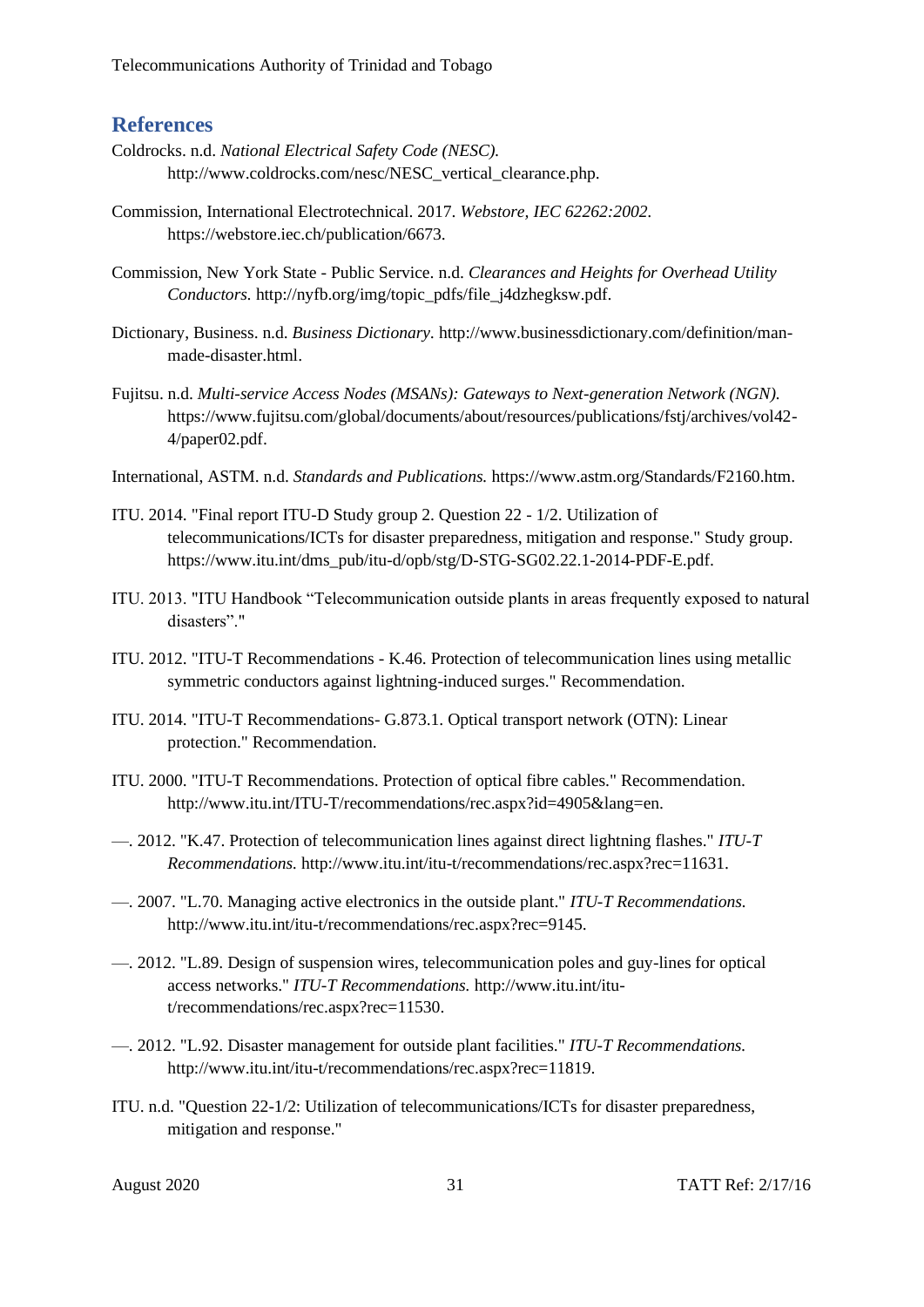- ITU. 2017. "Series L Supplement 35: Framework of Disaster Management for Network Resilience and Recovery." Standard.
- National Electrical Safety Code Committee, Accredited Standards Committee C2. 2007. *National Electrical Safety Code, Section 23. Clearances.* http://standards.ieee.org/about/nesc/ir545.pdf.
- ODPM. 2013. *Hazards - Earthquakes.* http://www.odpm.gov.tt/node/18.
- —. 2013. *Hazards - Flooding.* http://www.odpm.gov.tt/node/16.
- —. n.d. *Hazards - Landslides.* http://www.odpm.gov.tt/node/17.
- —. 2013. *Hazards - Tsunamis.* http://www.odpm.gov.tt/node/22.
- Solutions, Fibox Enclosure. n.d. *IP and IK Classifications.* http://www.fibox.com/129/IP%20and%20IK%20Classifications\_ENG3.html.
- Standard, Approved American National. 2004. *ANSI/IEC 60529-2004. Degrees of Protection Provided by Enclosures (IP Code) (identical national adoption).* https://www.nema.org/Standards/ComplimentaryDocuments/ANSI-IEC-60529.pdf.
- Standardization, ITU. 2004. *(ITU-T) Definition. Automatic Protection Switching.* http://www.itu.int/net/ITU-R/asp/terminology-definition.asp?lang=en&rlink={873811E7- A451-4EFC-81DF-74DA1584CF63}.
- —. 2004. *(ITU-T) Definition. Optical Transport Network.* http://www.itu.int/net/ITU-R/asp/terminology-definition.asp?rlink={00F28ABC-5761-4C3B-8390- 0980264C5FF4}&lang=en.
- —. 2012. *(ITU-T) Definition. Local Exchange.* https://www.itu.int/net/ITU-R/asp/terminologydefinition.asp?lang=en&rlink={28CAA203-48A9-4692-83C1-E03408DF15EA}.
- TATT. 2006. *The Telecommunications Interconnection Regulations.*
- Telecommunications, Bangladesh. 2000. *Traffic Congestion.* http://www.btcl.com.bd/en/222/trafficcongestion.
- United States Department of Agriculture, Rural Utilities Service. 2002. *BULLETIN 1751F-643. Underground Plant Design.* https://www.rd.usda.gov/files/UTP\_Bulletins\_1751F-643.pdf.
- United States rural utilities service, department of agriculture. 2002. *BULLETIN 1751F-643. Underground Plant Design.* https://www.rd.usda.gov/files/UTP\_Bulletins\_1751F-643.pdf.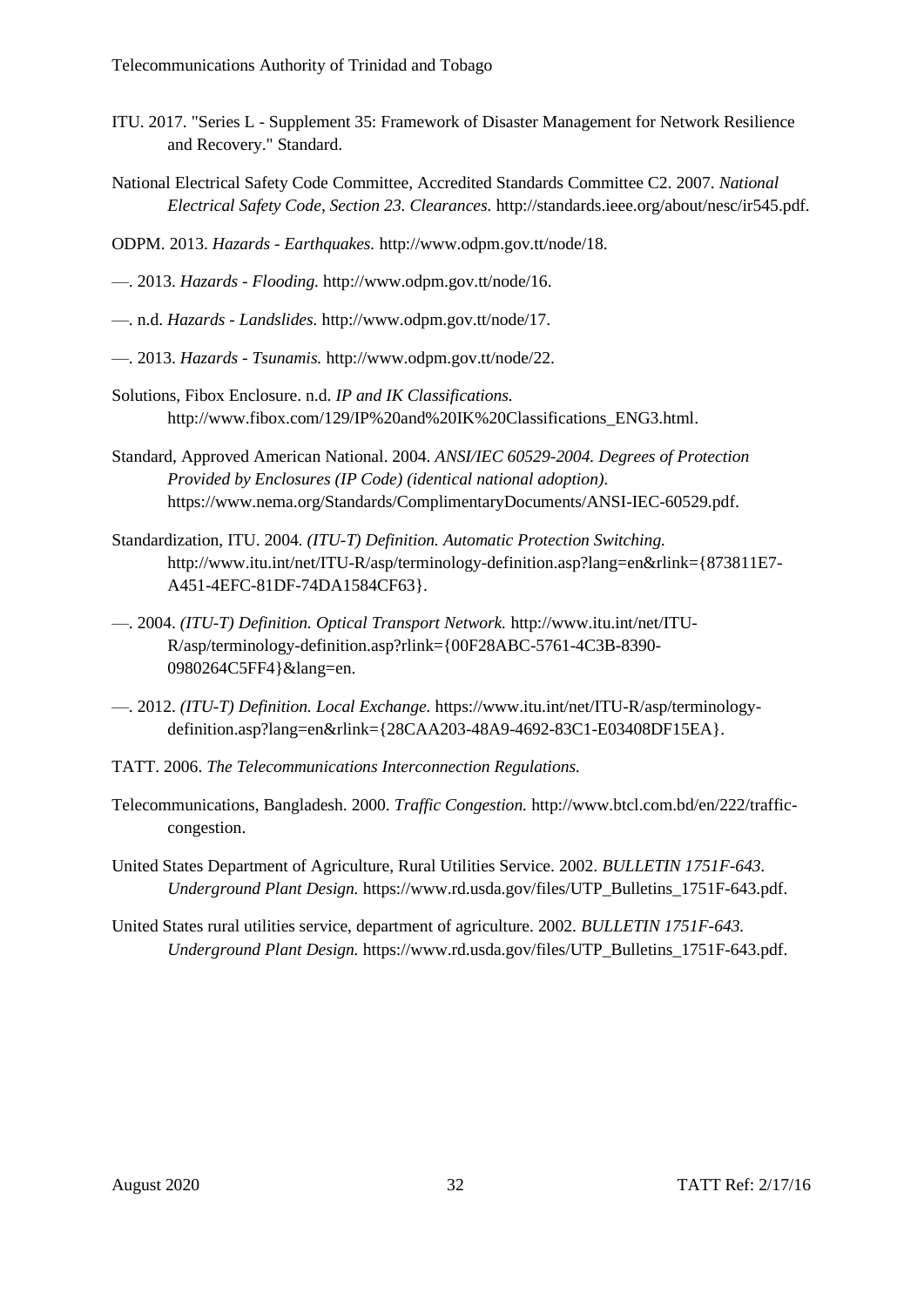# <span id="page-37-0"></span>**Appendix I: Decisions on Recommendations (DoRs) Matrix for First Consultation Round**

*Matrix is attached separately.*